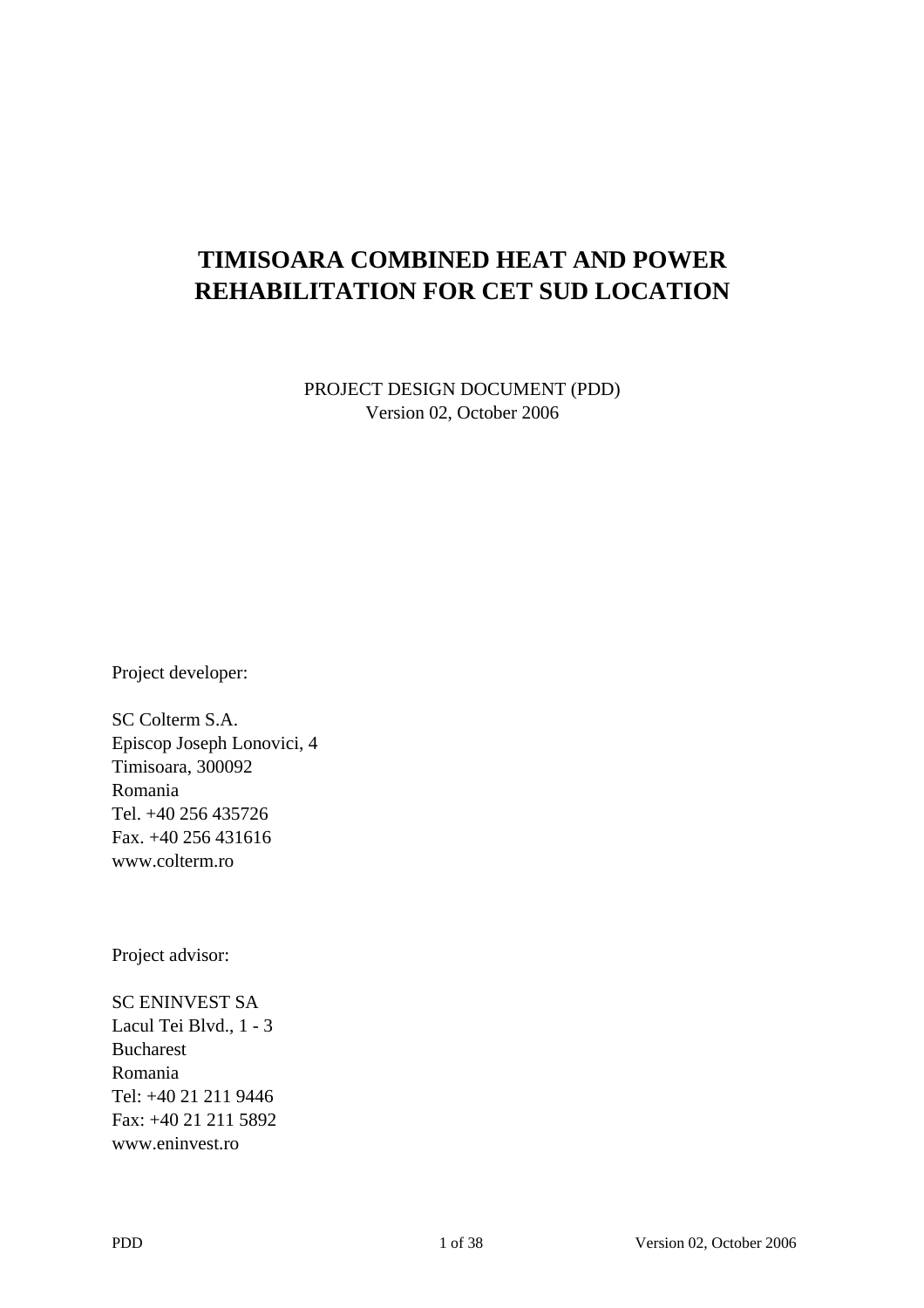## **TABLE OF CONTENT**

| A.1                                                                                                                                                    |  |
|--------------------------------------------------------------------------------------------------------------------------------------------------------|--|
| A.2.                                                                                                                                                   |  |
| A.3.                                                                                                                                                   |  |
| A.4.                                                                                                                                                   |  |
|                                                                                                                                                        |  |
|                                                                                                                                                        |  |
|                                                                                                                                                        |  |
|                                                                                                                                                        |  |
|                                                                                                                                                        |  |
| <b>B.</b>                                                                                                                                              |  |
| B.1<br>TITLE AND REFERENCE OF THE METHODOLOGY APPLIED TO THE PROJECT                                                                                   |  |
| B.2.                                                                                                                                                   |  |
| PROJECT CATEGORY APPLICABLE TO THE PROJECT ACTIVITY  16<br><b>B.3.</b><br><b>DESCRIPTION OF HOW THE METHODOLOGY IS APPLIED IN THE PROJECT ACTIVITY</b> |  |
| 17                                                                                                                                                     |  |
| <b>DESCRIPTION OF HOW THE ANTHROPOGENIC GHG EMISSIONS BY SOURCE ARE</b><br><b>B.4.</b>                                                                 |  |
|                                                                                                                                                        |  |
| <b>B.6</b>                                                                                                                                             |  |
|                                                                                                                                                        |  |
|                                                                                                                                                        |  |
| <b>DURATION OF THE PROJECT ACTIVITY AND CREDITING PERIOD22</b><br>$\mathbf{C}$ .                                                                       |  |
| C.1                                                                                                                                                    |  |
| C.I.I.                                                                                                                                                 |  |
| C.1.2.                                                                                                                                                 |  |
| C.2.<br>CHOICE OF THE CREDITING PERIOD AND RELATED INFORMATION 22                                                                                      |  |
| D.                                                                                                                                                     |  |
| D.1. NAME AND REFERENCE OF THE METHODOLOGY APPLIED TO THE PROJECT                                                                                      |  |
|                                                                                                                                                        |  |
| D.2.                                                                                                                                                   |  |
| D.3.<br>D.4.                                                                                                                                           |  |
| NAME OF PERSON/ENTITY DETERMINING THE MONITORING METHODOLOGY 24<br>D.5                                                                                 |  |
|                                                                                                                                                        |  |
| Е.                                                                                                                                                     |  |
| E.1<br><b>DESCRIPTION OF FORMULA USED TO ESTIMATE EMISSIONS OF THE PROJECT</b>                                                                         |  |
|                                                                                                                                                        |  |
| E.2                                                                                                                                                    |  |
| E.3                                                                                                                                                    |  |
| E.4<br><b>DESCRIPTION OF FORMULA USED TO ESTIMATE EMISSIONS OF THE BASELINE27</b>                                                                      |  |
| E.5                                                                                                                                                    |  |
| E.6<br>TABLE PROVIDING VALUES OBTAINED WHEN APPLYING FORMULA ABOVE 32                                                                                  |  |
| F.                                                                                                                                                     |  |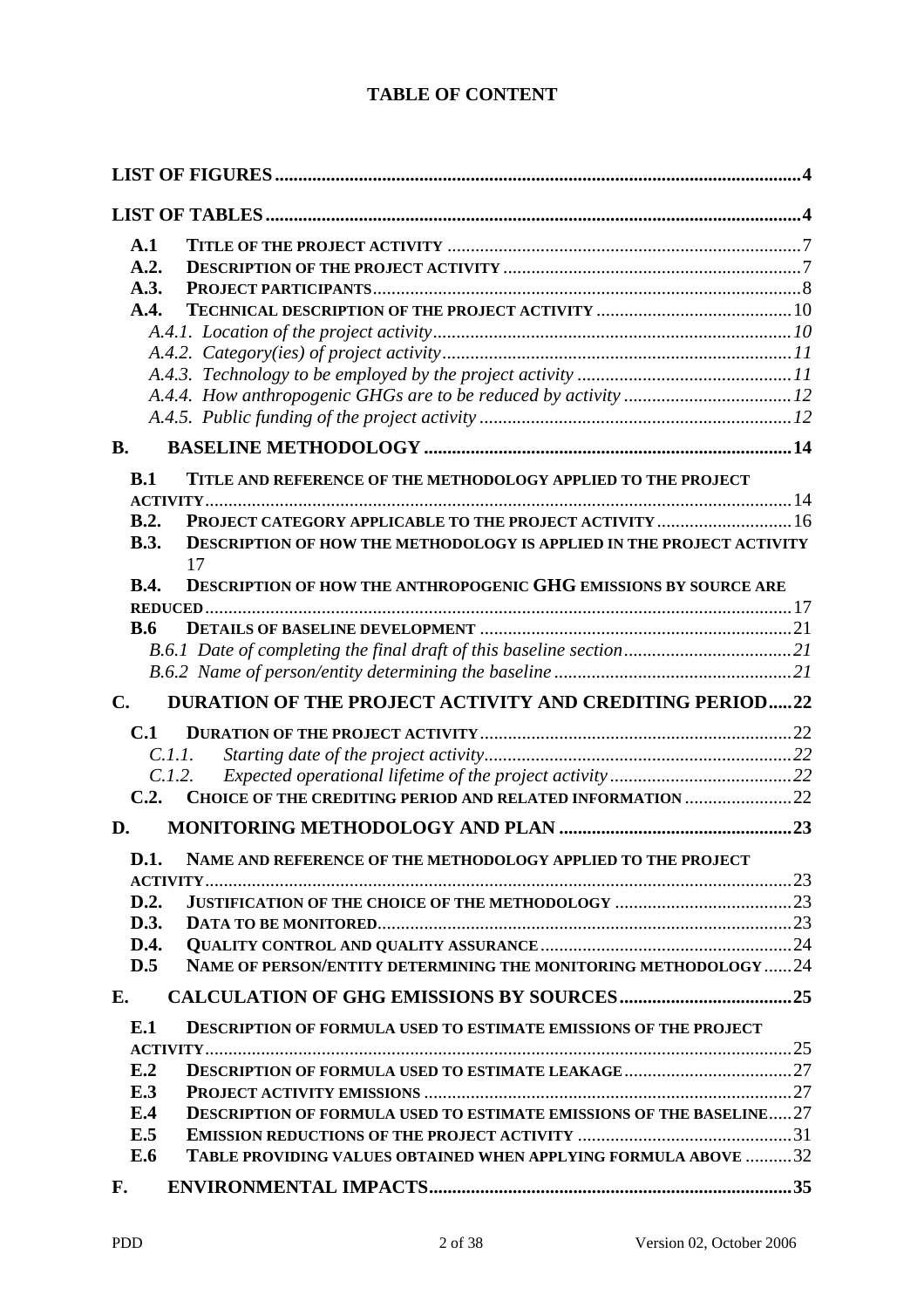| <b>F.1.</b>     | DOCUMENTATION ON THE ANALYSIS OF THE ENVIRONMENTAL IMPACTS 35 |  |
|-----------------|---------------------------------------------------------------|--|
| F.2.            |                                                               |  |
| G.              |                                                               |  |
| G.1.            |                                                               |  |
| G.2.            |                                                               |  |
|                 |                                                               |  |
| <b>ANNEX 1:</b> | <b>CONTACT INFORMATION ON PROJECT PARTICIPANTS 38</b>         |  |
| ANNEX $2:$      |                                                               |  |
|                 |                                                               |  |
|                 |                                                               |  |
| ANNEX $5:$      |                                                               |  |
|                 |                                                               |  |
|                 |                                                               |  |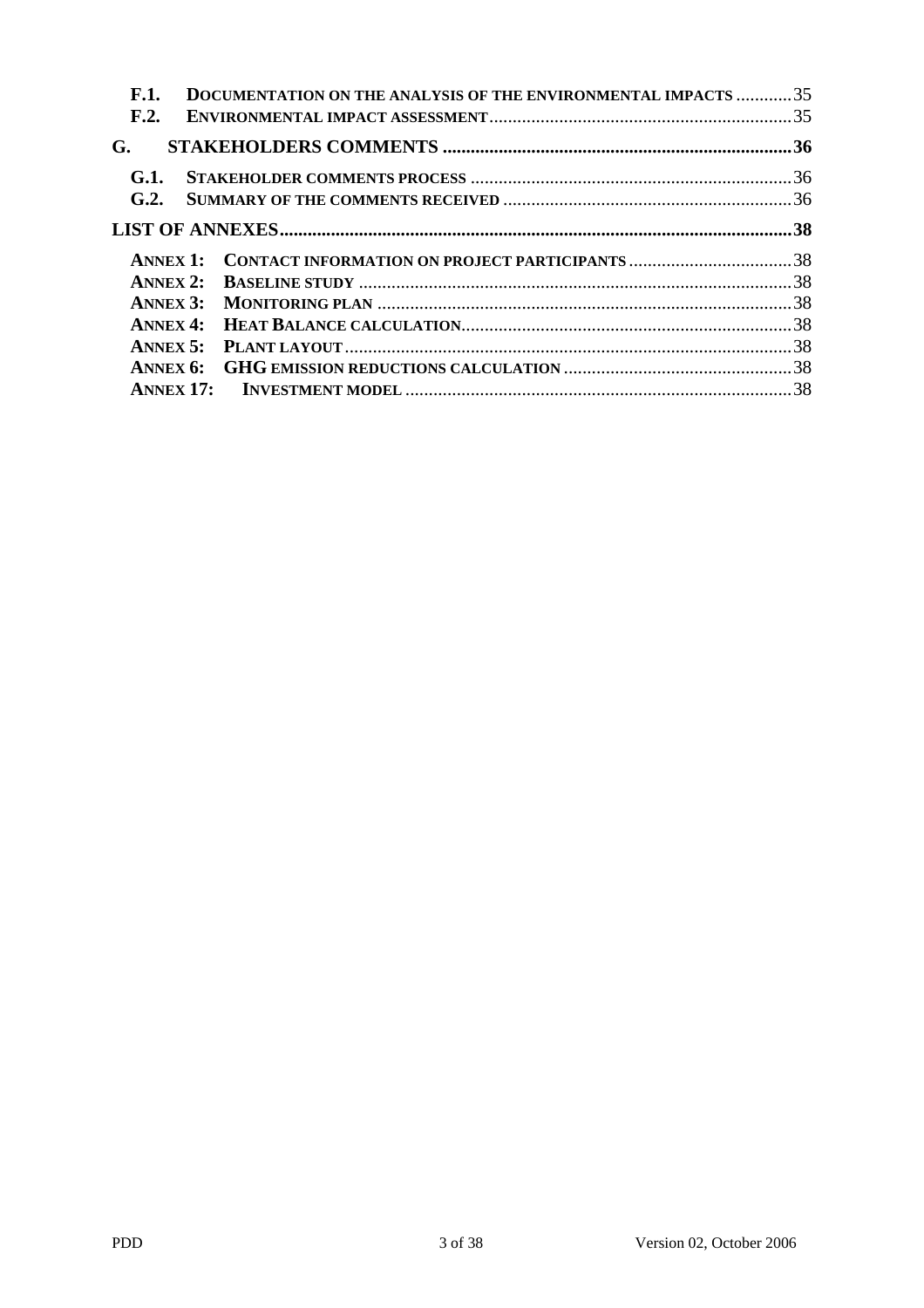## **LIST OF FIGURES**

| Figure 5: Resources' share of electricity production in Romania, |  |
|------------------------------------------------------------------|--|
|                                                                  |  |
|                                                                  |  |

### **LIST OF TABLES**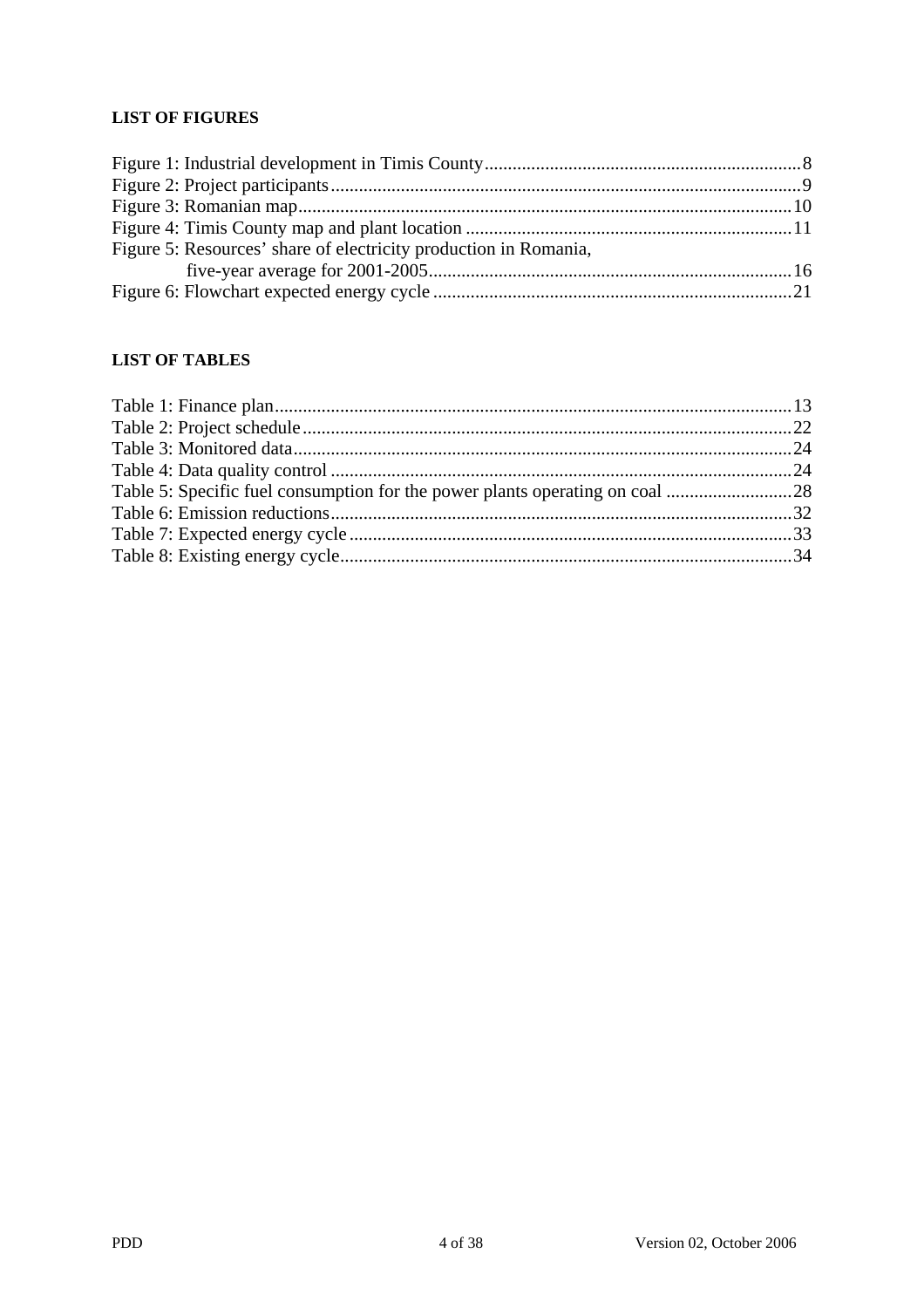## **List of abbreviations**

| <b>AAU</b>             | <b>Assigned Amount Unit</b>                                  |
|------------------------|--------------------------------------------------------------|
| <b>ANRE</b>            | Romanian Electricity and Heat Regulatory Authority           |
| <b>APER</b>            | Romanian Energy Policy Association                           |
| <b>ARCE</b>            | Romanian Agency for Energy Conservation                      |
| $\mathsf{C}$           | Fuel Consumption (coal, gas or oil)                          |
| <b>CDM</b>             | <b>Clean Development Mechanism</b>                           |
| <b>CER</b>             | <b>Certified Emission Reduction</b>                          |
| CH <sub>4</sub>        | Methane                                                      |
| <b>CHP</b>             | Co-generation of Heat and Power                              |
| <b>CHPP</b>            | <b>Combined Heat and Power Plant</b>                         |
| <b>CM</b>              | <b>Combined Margin</b>                                       |
| CO <sub>2</sub>        | Carbon Dioxide                                               |
| DH                     | <b>District Heating</b>                                      |
| <b>DHS</b>             | <b>District Heating System</b>                               |
| EPI                    | <b>Environmental Protection Inspectorate</b>                 |
| <b>ERU</b>             | <b>Emission Reduction Unit</b>                               |
| <b>EUR</b>             | Euro                                                         |
| Gcal                   | Giga-calorie (1 Gcal = $4.187$ GJ)                           |
|                        | Gram of Conventional Fuel (1 $g_{cc} = 8.141 * 10^{-3}$ kWh) |
| $g_{cc}$               | Gram of Oil Equivalent (1 $g_{oe} = 11.63 * 10^{-3}$ kWh)    |
| $g_{oe}$<br><b>GHG</b> | <b>Greenhouse Gases</b>                                      |
| <b>GWP</b>             | <b>Global Warming Potential</b>                              |
| <b>ICIM</b>            | The National Research and Development Institute for          |
|                        | Environmental Protection ()                                  |
| IE                     | <b>Independent Entity</b>                                    |
| <b>IPCC</b>            | Intergovernmental Panel on Climate Change                    |
| <b>IRR</b>             | <b>Internal Rate of Return</b>                               |
| J <sub>I</sub>         | Joint Implementation                                         |
| <b>HPP</b>             | <b>Heat and Power Plant</b>                                  |
| <b>HWB</b>             | Hot Water Boiler                                             |
| kWh                    | Kilowatt hour $(1 \text{ kWh} = 3'600'000 \text{ Joule})$    |
| MoU                    | Memorandum of Understanding between countries                |
| <b>MP</b>              | <b>Monitoring Plan</b>                                       |
| <b>MWh</b>             | Megawatt hour $(1MWh = 3'600'000'000$ Joule)                 |
| $N_2O$                 | Nitrous Oxide                                                |
| <b>NPG</b>             | <b>National Power Grid</b>                                   |
| <b>NPP</b>             | <b>Nuclear Power Plant</b>                                   |
| <b>OM</b>              | <b>Operating Margin</b>                                      |
| <b>PDD</b>             | <b>Project Design Document</b>                               |
| <b>PPA</b>             | <b>Power Purchase Agreement</b>                              |
| <b>ROL</b>             | Romanian Lei (currency)                                      |
| <b>SB</b>              | <b>Steam Boiler</b>                                          |
| <b>ST</b>              | <b>Steam Turbine</b>                                         |
| <b>STEM</b>            | <b>Swedish Energy Agency</b>                                 |
|                        | <b>Thermal Power Plant</b>                                   |
| <b>TPP</b>             |                                                              |
| <b>UNFCCC</b>          | United Nations Framework Convention on Climate Change        |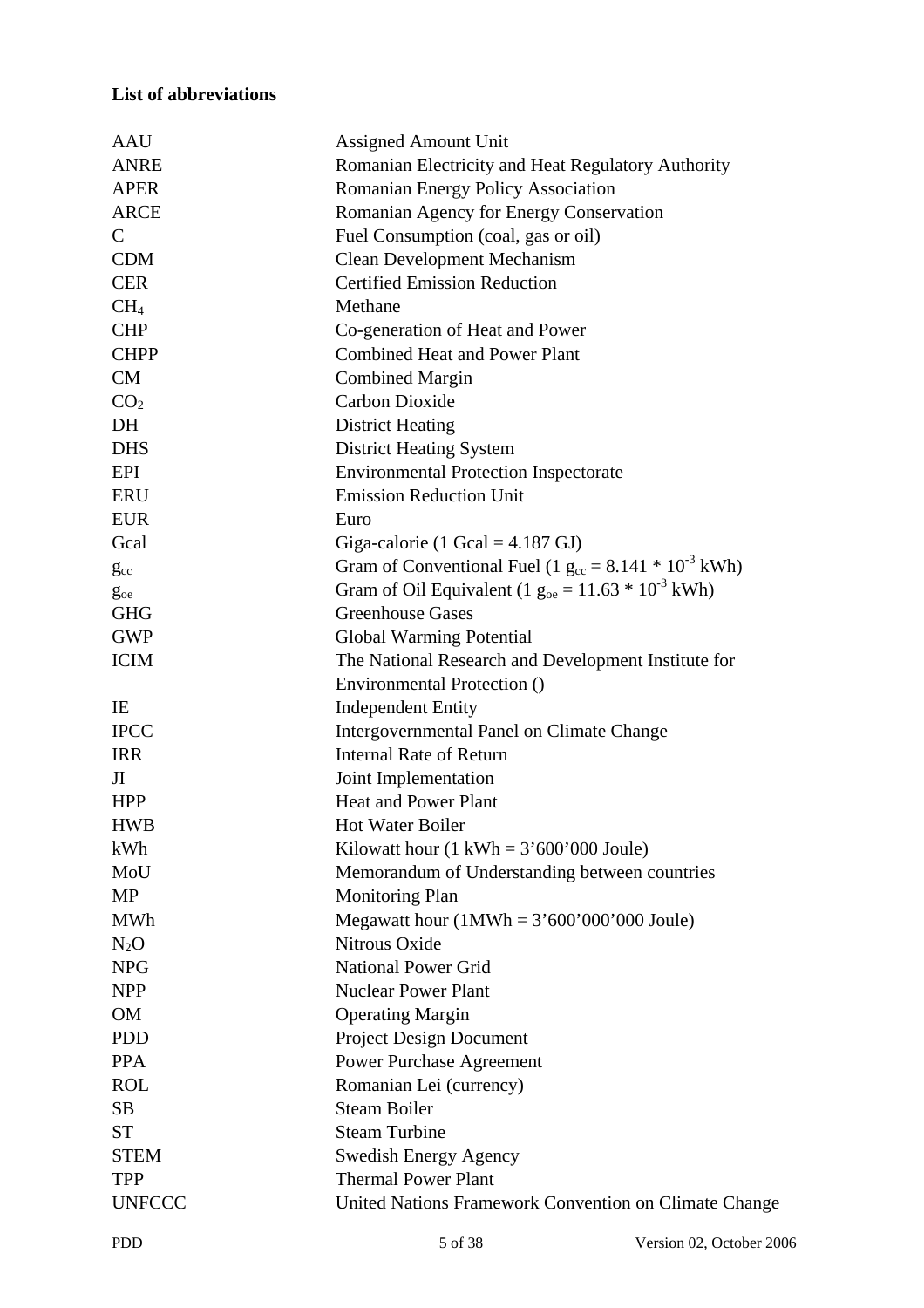## **Executive Summary**

The project Timisoara Combined Heat and Power Rehabilitation for CET Sud Location ("the Project") is a joint implementation (JI) project and part of the Swedish International Climate Investment Program.

The Romanian state is the host country and the Swedish state is the investor country in accordance with the bilateral agreement signed. The carbon purchaser is the Swedish Energy Agency and the project developer is SC Colterm SA, which is owned by the Municipality of Timisoara.

The goal of the project is to upgrade the existing heat production plant CET Timisoara Sud with cogeneration capcity. Electricity consumed internally in the heat production plant and for distribution of district heating water will be covered by the new cogeneration capacity. The project foresees an installation of a steam turbine of about 18 MW in the current district heating plant of CET Timisoara Sud. The project is in an advanced stage of development and expected to be commissioned by the mid of 2006 (beginning of the 2006 – 2007 heating season). The new and improved cycle, utilizing the existing steam boilers in the most efficient way, will produce some excess electricity at certain time periods. Excess electricity will be sold to the national power grid (NPG) or will be used for other internal consumption of the company at other locations in the city. The project would contribute to the mitigation of global warming as well as to sustainable development of the host country by increasing the supply of electricity produced efficiently through cogeneration.

The project cost is 5.433 million Euros. It is financed by local debt, equity and the sale of emission reduction units (ERU) under the JI program. The equity is covered by own equity from SC Colterm SA. Municipal debt notes underwritten by the Municipality of Timisoara cover the debt. Both financing sources are available but cannot cover the required project funding; the sale of ERU is needed. For the period from the end of 2007 until 2012 greenhouse gas (GHG) emission reductions of the Project are estimated to reach **34'671 tCO2/year**. These reductions account for around 1 million Euros (assumption: 5 Euros per  $t_{CO2}$ ) in terms of sales of ERUs.

Emission reductions will be achieved through displacement of current electricity production in the NPG based on lignite with electricity produced in energy efficient cogeneration.

The risk of implementing the project is low due to local Municipality support.

This Project Design Document (PDD) contains the information required to implement the project, including a project description, baseline study, monitoring plan, GHG emission reductions calculation, environmental impacts and stakeholder comments.

The PDD is based on the Operational Guidelines for Project Design Documents of Joint Implementation Projects of the Ministry of Economic Affairs of the Netherlands, on the Basrec Regional Handbook on Procedures for Joint Implementation in the Baltic Sea Region, the Marrakesh Accords of the UNFCCC, and on Guidance on criteria for baseline setting and monitoring of the JI Supervisory Committee (JISC).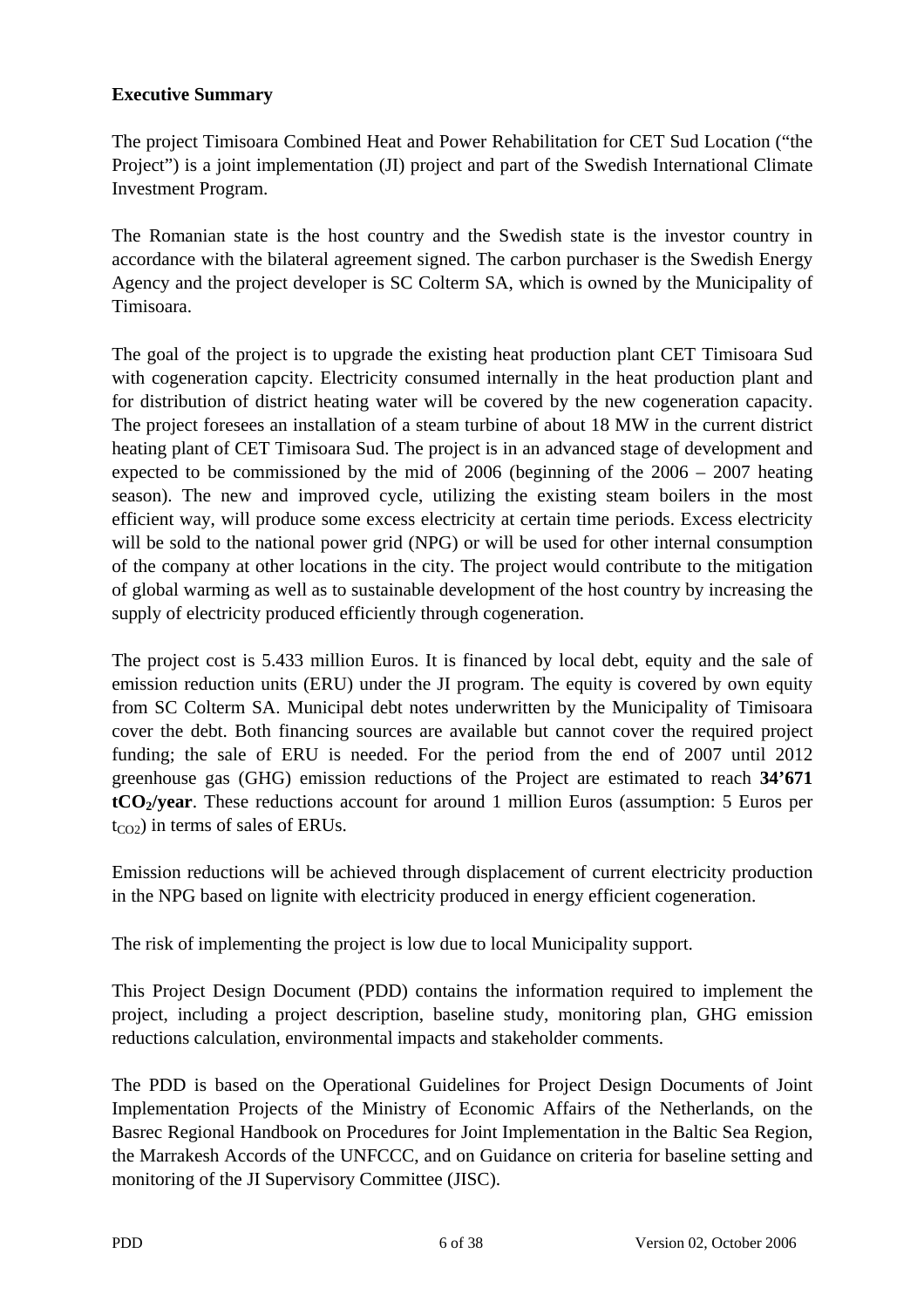## **A. General description of project activity**

## **A.1 Title of the project activity**

Timisoara Combined Heat and Power Rehabilitation for CET Sud Location ("the project")

## **A.2. Description of the project activity**

The goal of the project activity is to upgrade the existing heat production plant CET Timisoara Sud with cogeneration capacity. This would improve the system efficy, decrease consumer costs and reduce the impact of the activity on the environment. The main objectives for the owner of the facility, Timisoara Municipality, are:

- 1. To improve the quality and efficiency of the district heating plant
- 2. To conserve and develop the district heating system in Timisoara City.

The reason for this project is that CET Timisoara Sud is one of the main heat sources of Timisoara City. Currently heat is produced in hot water boilers (HWB) and in steam boilers (SB) (see Annex 4 "Heat Balance Calculation"). The plant has low global energy efficiency with direct implications on generation costs, mainly because of the technical solution chosen. The plant is not equipped for cogeneration.

The technical solution of the project consists of installing a backpressure steam turbine (ST) in CET Timisoara Sud to process the steam produced in the SB, increasing the energy cycle efficiency. The installed power of the project will be about 18 MW, starting to be operational at the beginning of the 2006 – 2007 heating season.

SC Colterm SA is the operator of the entire district heating system (DHS) chain in Timisoara City: production (CET Timisoara Sud and CET Timisoara Centru), transport and distribution. The DHS of Timisoara City has experienced continuous modernizations since 1990, but is still suffering from significant losses in its distribution and an in-efficient heat production.

Currently the electricity needed for heating plant operation and heat distribution in CET Timisoara Sud is bought from the national power grid (NPG). The price of electricity bought from the NPG continues to increase.

Under the proposed project, electricity consumed internally in the heat production plant and for distribution of district heating water will be covered by the new cogeneration capacities. The new and improved cycle, utilizing the existing steam boilers in the most efficient way, will produce some excess electricity at certain time periods. Excess electricity will be sold to the NPG or will be used for other internal consumption of the company at other locations in the city. The electricity produced in the new equipment is about 66'800 MWh/year, out of which about 30'600 MWh/year is electricity used for own consumption.

Currently, SC Colterm SA supplies heat for the about 230'000 inhabitants of Timisoara, this accounts for around 70% of total heat demand of the city. The industrial and commercial sectors of Timisoara display also positive trends, the county being one of the promoters of economic development in Romania. Statistical information shows that the City of Timisoara and the entire County are following a positive trend in industrial development: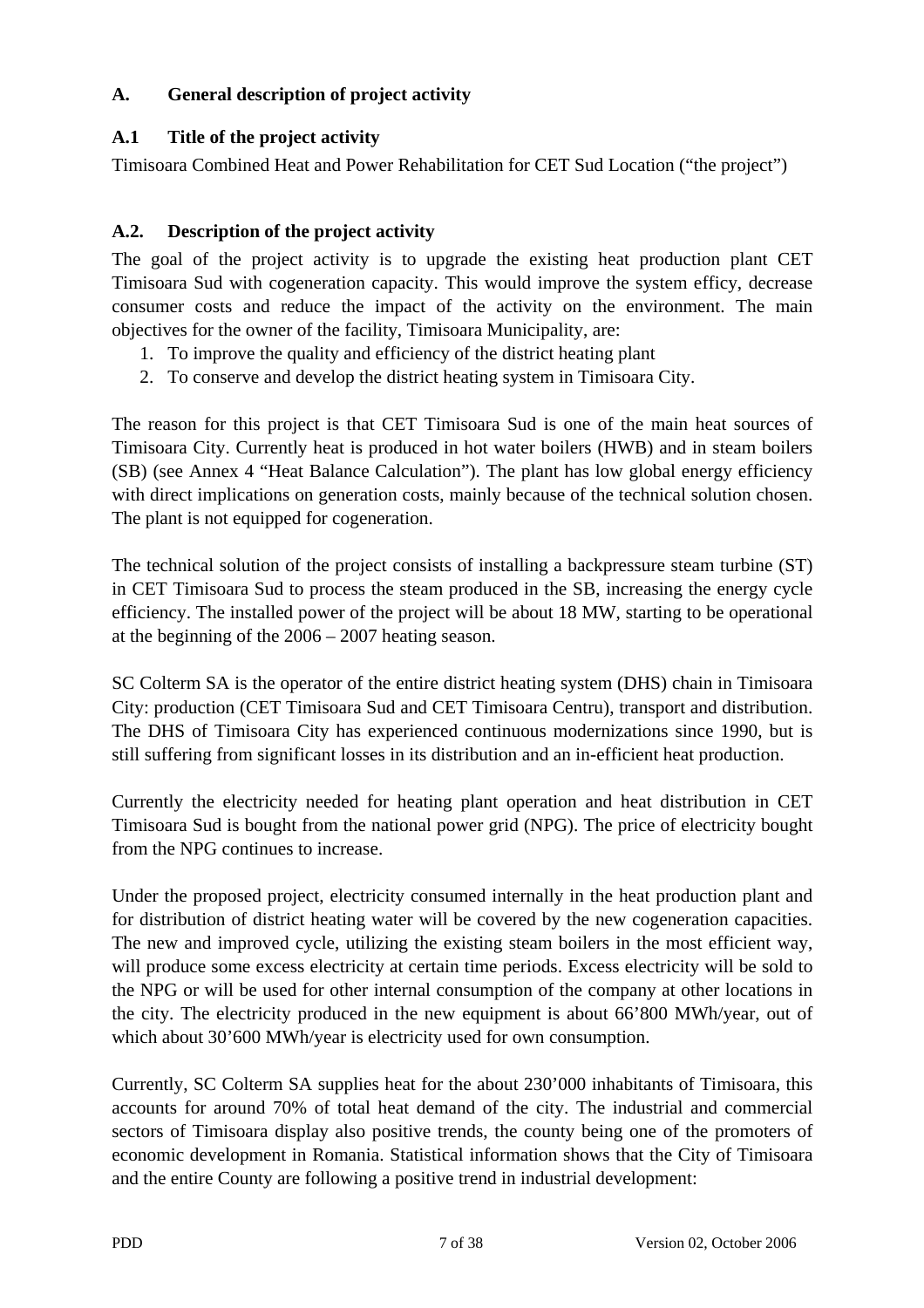

Source: Monthly Counties Statistical Bulletin - National Statistical Institute

**Figure 1: Industrial development in Timis County** 

The proposed project will contribute to the sustainable development of the area and of the host country by increasing the supply of electricity produced efficiently through cogeneration.

## **A.3. Project participants**

The project developer is SC Colterm SA, wholly owned by the Municipality of Timisoara. SC Colterm SA operates distribution of district heating in the city of Timisoara under an exclusive arrangement with the city.

SC Colterm SA is a recently created company, operating on the market from the beginning of 2004. Although it is a newly created company it has a large experience in the energy field. It has been created by merging Termocet 2002, the local producer of the heat (and of a very small amount of power) with Calor, the transporter and distributor of the heat in the system.

The carbon purchaser would be the Swedish Energy Agency (STEM). STEM has noted the importance of the investments in the Romanian energy in a study commissioned from ECON center for economic analysis. It is stated in the study joint implementation, country study, ER 22:2002 under the headline "Huge need for energy efficiency improvements", page 10 "The analyzed countries [including Romania] are among the most energy intensive and the least energy efficient countries in Europe. Their energy intensity is other more than twice of that in the Western European countries. Energy production and distribution systems are mostly very inefficient and worn out, and there is a huge need for investments to upgrade all parts of the energy systems and improve efficiency. Problems of non-payment for the energy consumed after the energy price liberalization occurs, but collection rates are also a problematic issue in Bulgaria and Romania. Most of the countries have carried out some energy section reforms focused on energy sector deregulation, energy price liberalization, privatization and competition. Focus has also been on energy efficiency improvement and security of energy supply. **However, in most countries rather few investments have been implemented compared to the huge need**".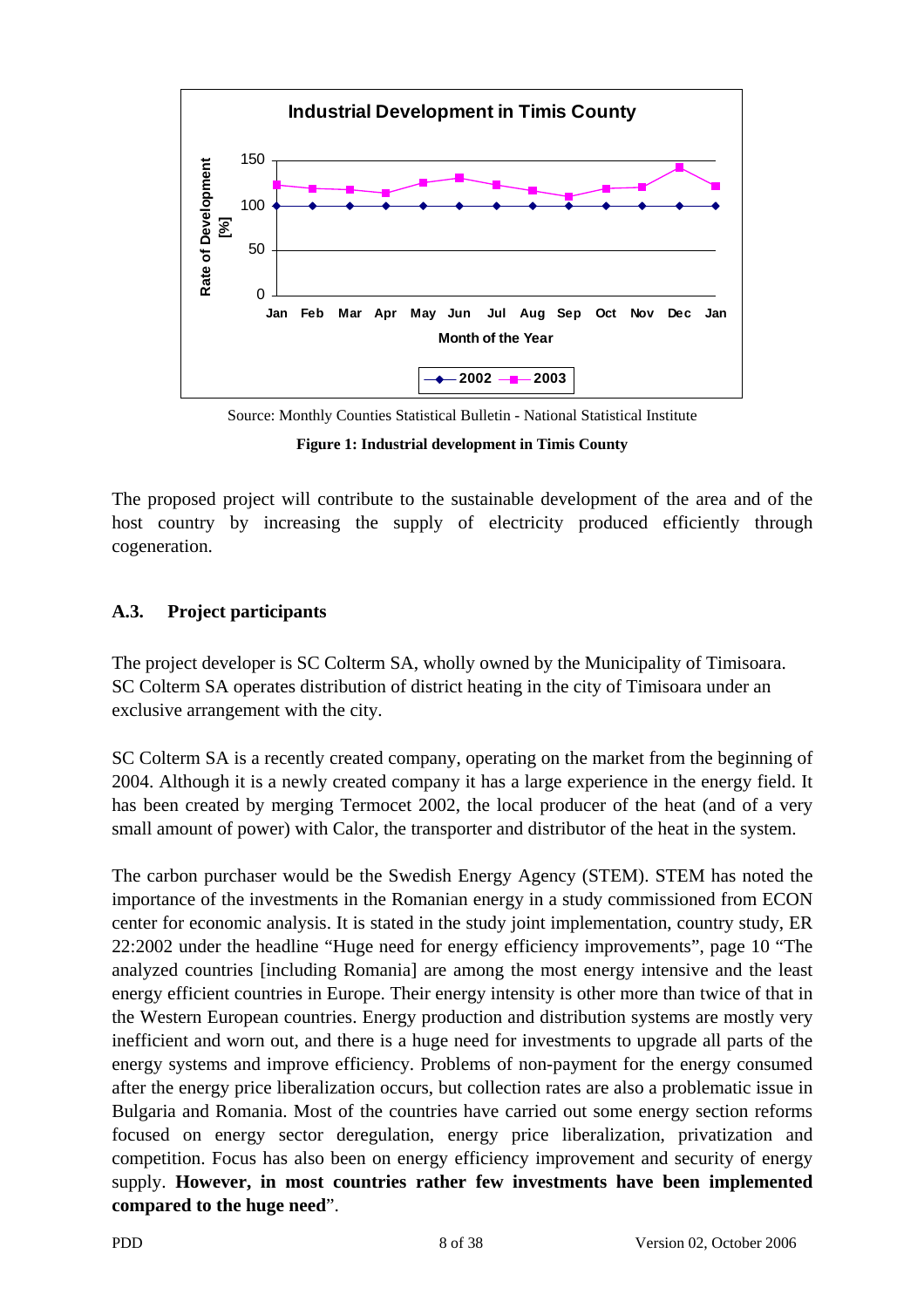The project involves the Romania state as the host country and the Swedish state as the investor country in accordance with the bilateral agreement signed between the parties allow for joint implementation projects to be implemented.

The two states have further signed an international agreement for cooperation in the field of power and environment, dated November 26, 2001, to increase the participation of Sweden in the Romanian power and environment sector. The agreement has been ratified by the Romanian Governmental Decision no. 65 / January 24, 2002 and published in the Official Gazette no. 86 / 1.02.2002.

Project advisor is Eninvest SA.

The following picture gives an overview of the project participants (Annex 1 provides detailed information):



**Figure 2: Project participants**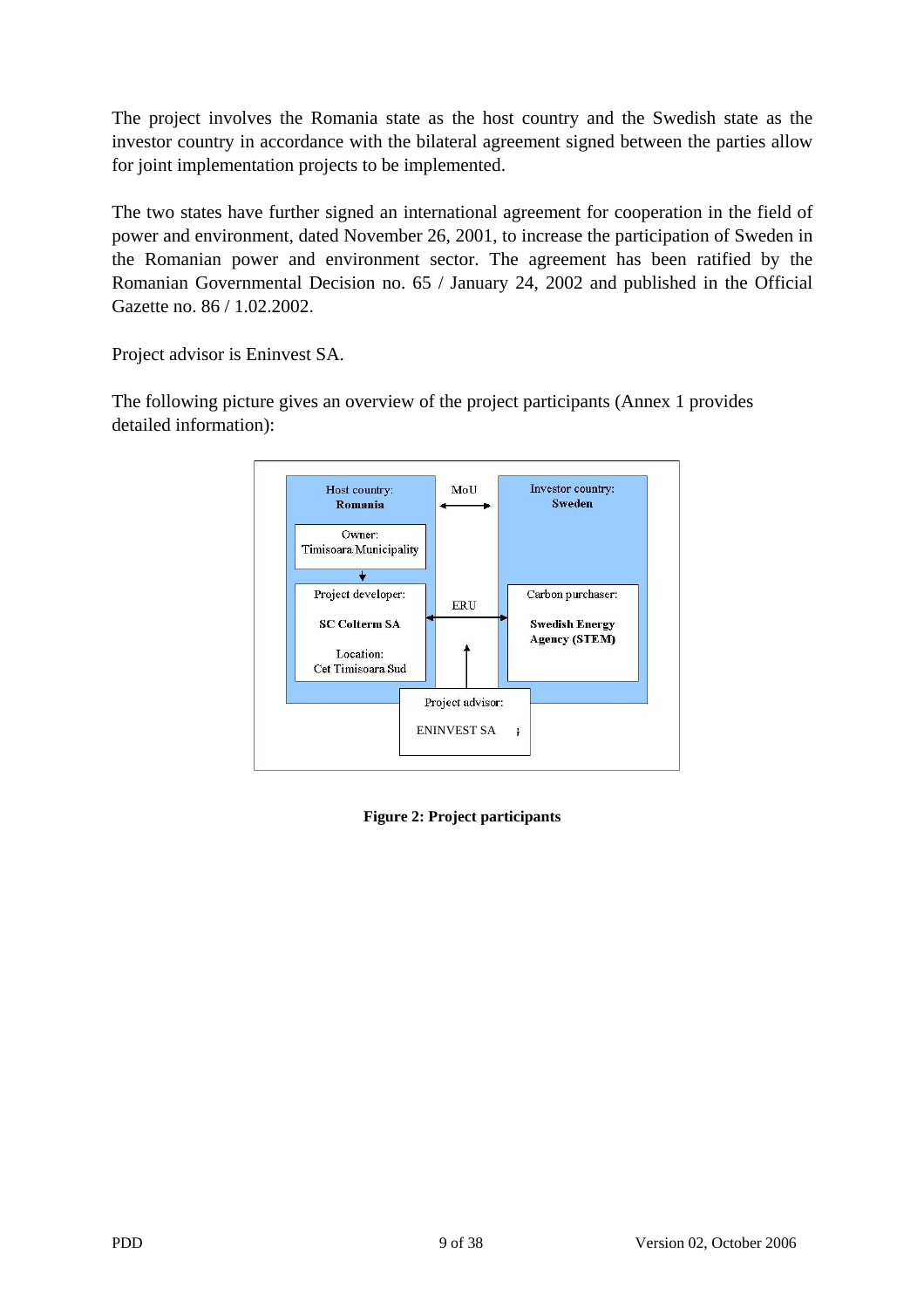## **A.4. Technical description of the project activity**

## **A.4.1. Location of the project activity**

**A.4.1.1 Host country Party(ies)** 

Romania

**A.4.1.2 Region/State/Province** 

Timis County

**A.4.1.3 City/Town/Community** 

Timisoara City

## **A.4.1.4 Detailed description of the physical location**

The project is located in Timisoara City, which is the administrative center of the Timis County. The Timis County has the biggest size among the counties of Romania and is located in the western part of Romania, as shown in the following map:



**Figure 3: Romanian map** 

Situated at 571 km far from Bucharest, Timisoara is the biggest city from the western side of Romania hosting about 334'000 inhabitants, when including surrounding areas. Regarding the number of inhabitants, at national level, Timisoara is considered a second rank city, together with Iasi, Constanta, Cluj-Napoca and Brasov, and has got the most extended influence zone (about 5000 sqm), after the capital of Romania. The influence zone covers Dumbravita, Ghiroda, Giroc, Mosnita Noua, Sacalaz and Sanmihaiu Roman Communes.

CET Timisoara Sud is placed in Giroc village. The site covered by the plant is of about 1 299 751 sqm shared as follows: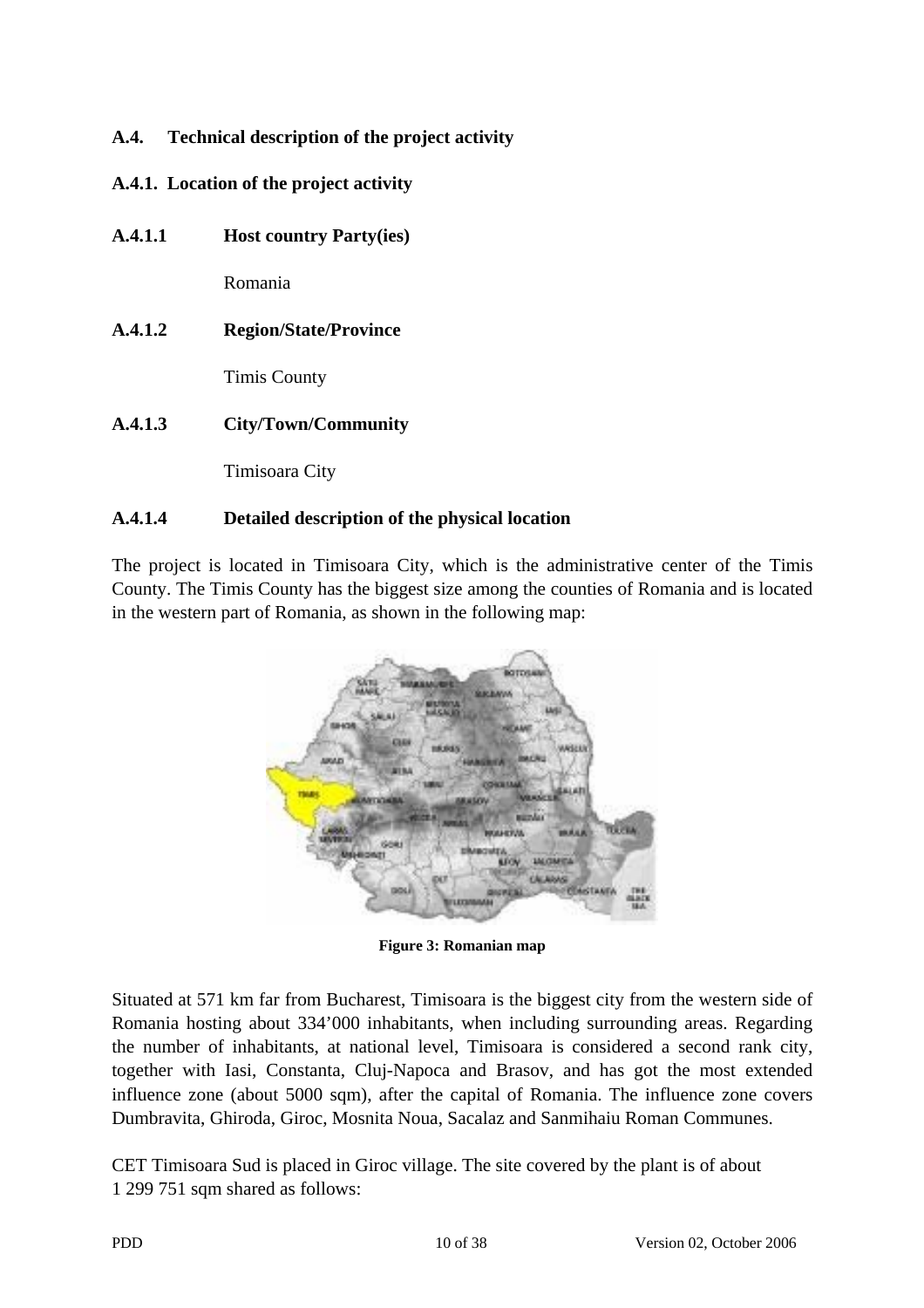- for technologic installations: 1 158 253 sqm

- for construction site: 141 498 sqm.



**Figure 4: Timis County map and plant location** 

## **A.4.2. Category(ies) of project activity**

The category of project activity comprises technologies to improve the efficiency of fossil fuel generating units that supply an electricity or thermal system by reducing energy or fuel consumption (even if not on site).

## **A.4.3. Technology to be employed by the project activity1**

Currently CET Timisoara Sud produces heat in the existing hot water boilers and steam boilers and buys electricity for self-consumption from the NPG. The heat is mostly produced in the hot water boilers to avoid steam–water transformation losses. Still, there is an amount of heat that is being produced in the steam boilers. The produced steam is tapped off from the boiler outlet, sent into a collector and, after passing through the pressure reduction station, arrives at the heat exchangers.

The existing facility includes three large steam boilers, connected to the district heating heat exchangers with a pressure reduction station, reducing the pressure to an acceptable level. The system is not working optimally, since it utilizes electricity for the feed water pumps to increase the pressure to about 16 bar and then through the pressure reduction stations bring the pressure down to about 2 to 3 bar before transferring the heat to the district heating water flow.

 $\overline{a}$ 

<sup>&</sup>lt;sup>1</sup> For further information see also annex 4 heat balance calculation and annex 5 plant layout.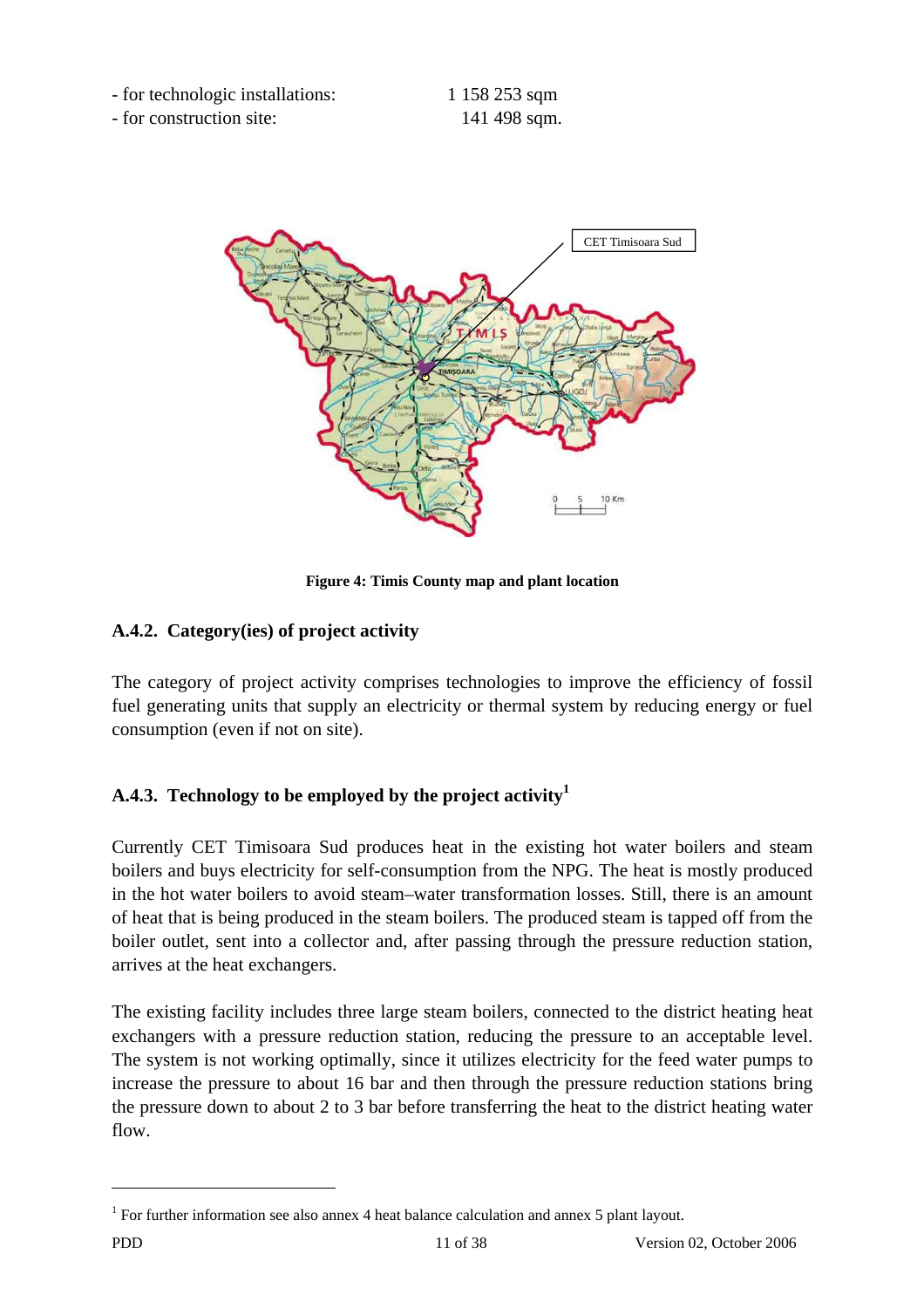The project proposes to produce the steam in the steam boilers and process it in a backpressure steam turbine. From the turbine outlet, the steam will be collected and sent to the heat exchangers. The steam turbine will produce the electricity needed for the plant selfconsumption and an excess component will be sold to the grid (or used for the company's own needs elsewhere in the city).

The project consists of including backpressure steam turbine in the energy cycle, between the steam boilers and the heat exchangers, improving the efficiency for the electricity that would otherwise have been produced in the NPG. The steam turbine intended to be used instead of the pressure reduction stations, generating electricity on site and thereby converting the heat only cycle to a combined heat and power cycle, generating the same amount of heat but now also covering the internal need of electricity as well as some capacity that may be used by the company elsewhere in its operation or sold to the NPG.

## **A.4.4. How anthropogenic GHGs are to be reduced by the activity**

Currently electricity needed for heat production and transport in CET Timisoara Sud, is bought from the grid. Under the proposed JI project, electricity consumed internally in the heat production plant and for distribution of district heating water will be covered from cogeneration capacities. The heat produced in the cogeneration equipment will cover, basically, the entire heat demand. Technically, using a backpressure steam turbine to cover the heat demand, SC Colterm SA will produce more electricity than needed for the plant's own consumption. Excess electricity will be sold to the grid, used by SC Colterm SA in other locations, or sold to the Municipality, the owner of SC Colterm SA.

The proposed project replaces electricity produced within NPG in thermal power plants using coal with electricity produced in cogeneration power plant. In terms of fuel consumption it means that overall the quantity of fuel-consumed decreases. It results in a yearly decrease of GHG emissions of about  $34'670$  t<sub>CO2</sub>.

Currently the electricity needed for own consumption in CET Timisoara Sud is produced in the NPG in the existing low efficiency energy cycles. Also, this amount of electricity has to transit the equipment of the electricity transporter and distributor, resulting in great losses. According to the Romanian Yearly Book, the electricity produced in 2001 was about 25 % greater than the electricity consumed and this is one of the lowest levels from the last 5 years. From unofficial studies, the electricity losses in the NPG are about 14 %.

## **A.4.5. Public funding of the project activity**

The project has a preliminary finance plan, where a certain amount of the total project cost is provided from SC Colterm SA's own funds (estimated to about 60% of total project cost).

Total project cost defined as the sum of:

- material (mainly steam turbine, pipes, foundations, buildings, electrical works, mechanical works and an initial set of spare parts),
- services during the development of the project (such as construction permit, other permits and time spent by SC Colterm's SA personnel),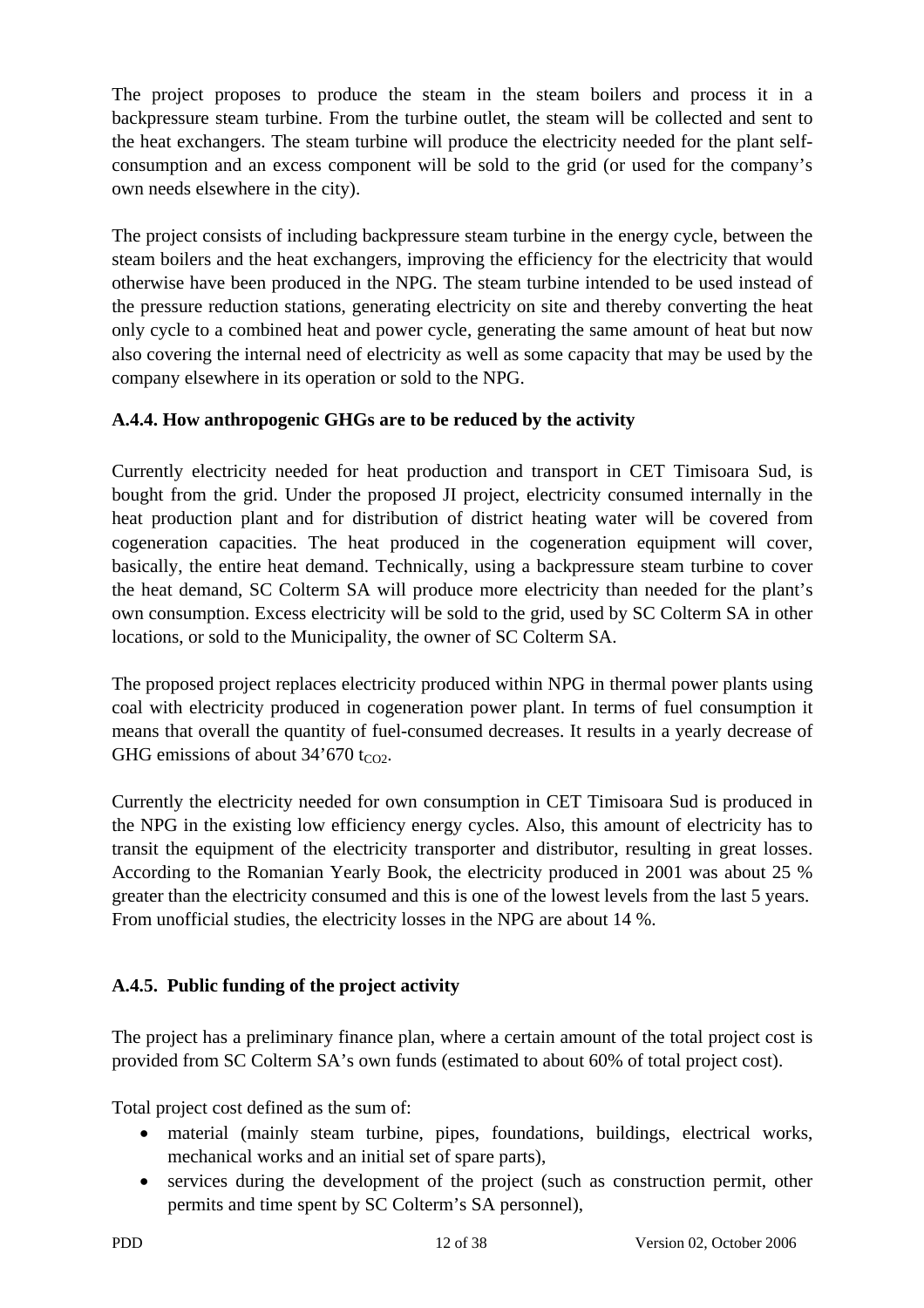• services during construction (such as installation, supervision, and commissioning),

The remaining will be split between local debt issued with either SC Colterm SA's assets or cash flow as security and funds from the sale of ERU credits. See details below in Table 1.

There is **no public funding** involved in the project activity.

|                           | <b>Pre-Sale of</b><br><b>ERU</b> | <b>Upfront ERU</b> | <b>D/E</b> with ERU | <b>Amount</b> |
|---------------------------|----------------------------------|--------------------|---------------------|---------------|
| Local debt                | 32.3 %                           |                    | 30.63 %             | 1664.355      |
| Equity                    | 67.7 %                           |                    | 64.23 %             | 3489.906      |
| Grant                     |                                  | 5.14 %             | 5.14 %              | 279.400       |
| <b>Total project cost</b> |                                  |                    | $100.00 \%$         | 5433.661      |

The finance plan is as follows (all in 1000 Euros):

Note: D/E is Debt to Equity ratio or Sale of ERU to Equity ratio

#### **Table 1: Finance plan**

SC Colterm SA is wholly owned by the Municipality and as such operates as a public incorporated company. SC Colterm SA's present operational performance shows a significant dependence on subsidies from its owner, the Municipality. The company operates under regulation from Romanian Electricity and Heat Regulatory Authority (ANRE), which on an annual basis sets the national reference price for the heat supplied to the customers of SC Colterm SA. Due to the higher costs of operation, SC Colterm SA is not able to cover the operational expenses such as fuel, electricity, make-up water, salaries, regular maintenance etc. The company therefore depend on a significant subsidy from the Municipality. The Municipality stands under the control ("Budget Dependant Entity") of the Ministry of Public Administration and Internal Affairs, which provides funding from the state budget (under the control and supervision of the Ministry of Public Finance). Funding for the operational losses are covered from public funds, however, the national reference price does not allow for any profit to be included in the pricing of the national reference price and SC Colterm SA does therefore not have any money available from the public funds for any investments (or major maintenance). This leads to a continuous deterioration of existing assets.

Through its own operational skills the company has been able to save money (estimation is about three million Euros), which it now wants to invest in a project that can provide significant operational savings.

The savings from the project is electricity generated at a cost below the present pricing from the NPG (note: due to local generation, grid losses in the NPG will be avoided, increasing the benefit of the project).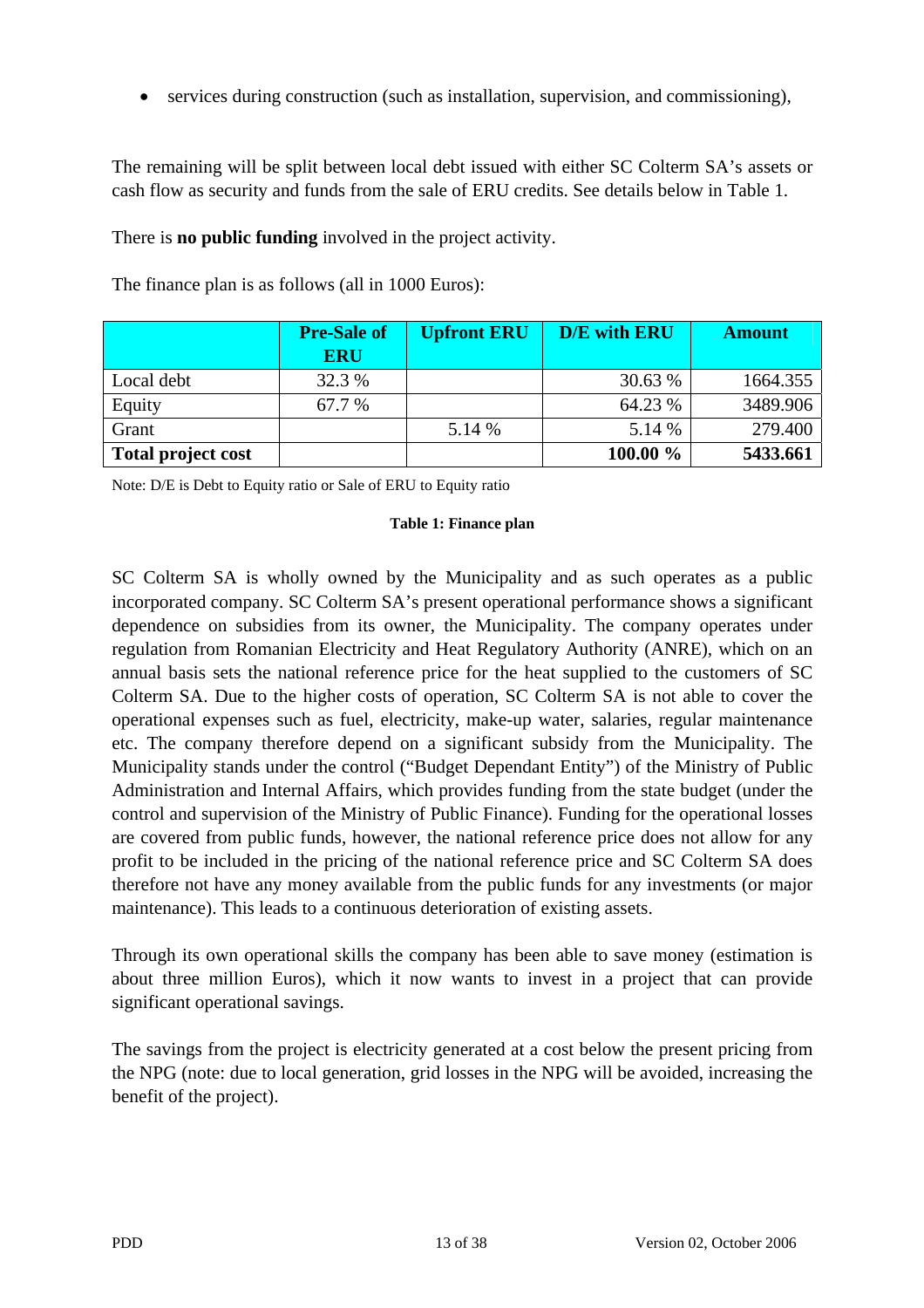The company has certain (non-operating) assets, such as the office building that may be used as security for the debt. In addition, collateral may be given as a first charge on revenues from the customers. In total, it is estimated after preliminary discussions with lenders that the securities will be enough to cover the debt proposed above. However, it is very unlikely that further debt can be raised (in excess to the finance plan), in particular in a market with interest margins increasing. It has also been showed while reviewing potential finance plans, that the expected debt service cover ratios fall below acceptable levels if further debt would be added as a substitute for the investment capital or the sale of ERU.

The sale of ERU is therefore crucial and necessary for the implementation of the project. It is expected that the company will be able to generate a reasonable return on its own funds. Presently in the market it is expected that investors (Euro based) would require about 18%. The funds that are generated will be re-used in the operation to either an early repayment of the debt or for further investment improvements, such as the rehabilitation of the network of pipes.

## **B. BASELINE METHODOLOGY**

## **B.1 Title and reference of the methodology applied to the project activity**

According to the JI Supervisory Committee (JISC) Guidance on criteria for baseline setting and monitoring a baseline may be established that is in accordance with appendix B to decision 9/CMP.1. In doing so selected elements of baseline and monitoring methodologies approved by the CDM Executive Board may be used, as appropriate.

The project of SC COLTERM SA is a project that adds new electricity generation capacity and is also connected to the power grid; therefore, the project falls into the prescriptions of ACM0002, "Consolidated baseline methodology for grid-connected electricity generation from renewable sources" with respect to the estimation of emission reductions arising in the external grid. For two main reasons, however, the ACM0002 cannot be applied without modification. As shown already from the title, ACM0002 is intended for projects generating electricity from RES, while this project is a fossil-based CHP project. Moreover, the ACM0002 has been developed for projects in non-Annex 1 countries where power grids lack installed capacity, which is not the case for the Romanian NPG.

In the following paragraphs it is explained how ACM0002 has been applied to this project.

The project in CET Timisoara Sud is a CHP project; therefore two different approaches need to be used to estimate the baseline emissions: one for heat generation and one for electricity generation.

## *Heat generation*

Regarding the baseline for heat generation, it is assumed that the heat demand, as well as the heat generation will follow the historical pattern. This assumption is supported by the fact that for the crediting period (2008 – 2012) there was no plan for major retrofits or rehabilitations for the existing equipment in CET Timisoara Sud. In the absence of the JI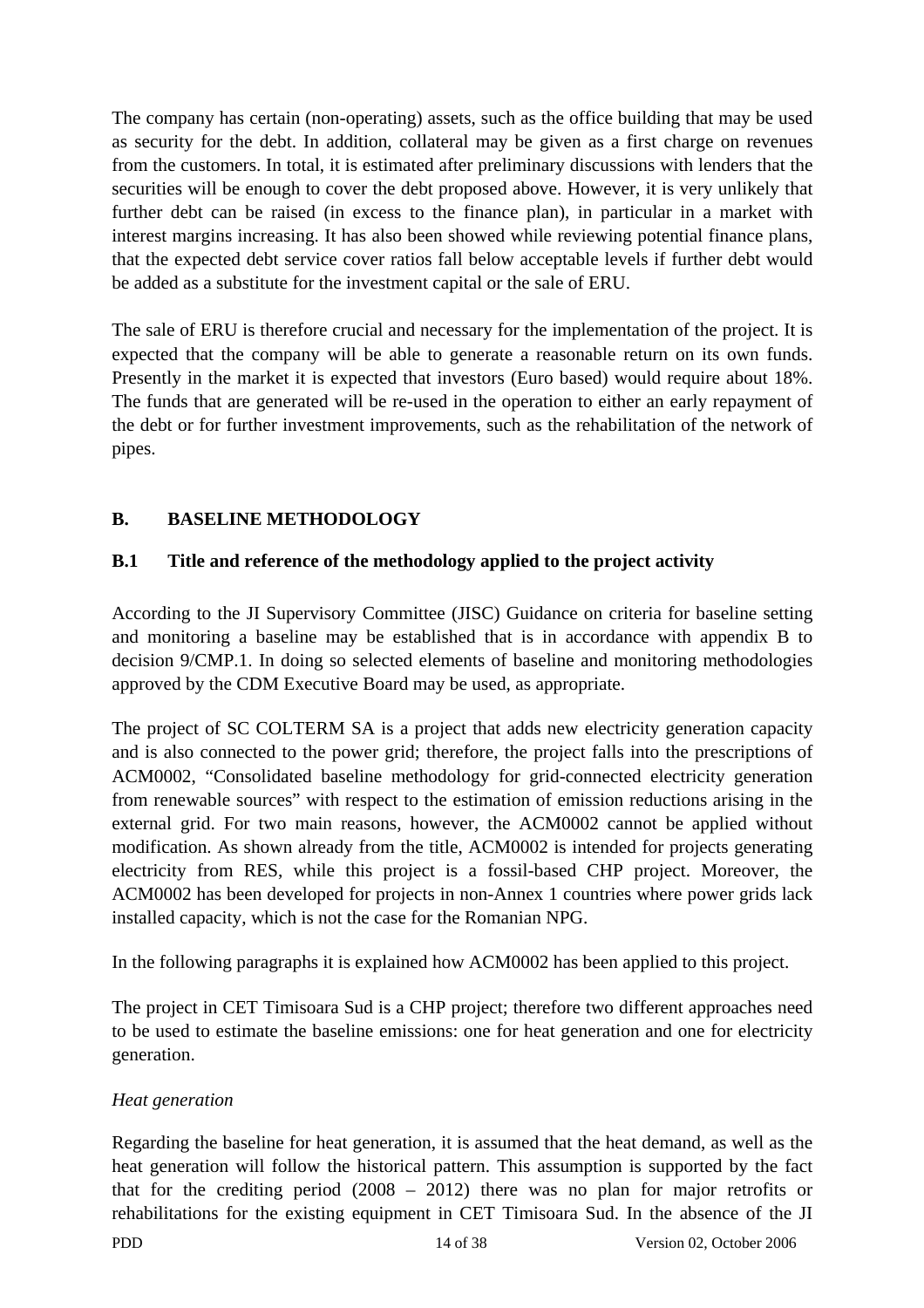project it is therefore justified to assume that the facility would have continued to operate in the same way as historically. Based on recommendations in ACM0002, historical data for the last three years of operation were used to determine the GHG emissions for heat generation on site.

## *Electricity generation*

In the absence of the Project, the electricity that the Project would generate could be generated in three principal ways:

1. Existing generation sources last on the dispatch priority (operating margin);

2. Generation sources that would have been added to the grid in absence of the proposed project (build margin); or,

3. A combination of operating margin and build margin generation sources (combined margin).

According to the ACM0002, the baseline shall be calculated on a combined margin basis. The recommendation regarding the weights for the build margin and for the operating margin is 50%:50% for other generation technologies than solar PV and wind power. It is important to note, however, that in the case of the CDM, projects are implemented in countries in development that generally have a deficit in electricity production. The context of this Project is different. According to the last report (2004) of the National Regulation Authority for the Electricity and Heat Sectors, the installed power of the Romanian NPG is about 17 000 MW, while the peak capacity used in 2004 was about 8000 MW. There has been no addition or major rehabilitation in the system for over 10. Moreover, the second Romanian nuclear unit will be operational by 2010 (Roadmap for electricity sector 2003 – 2015) adding 700 MW installed power. GDP is foreseen to increase by an average of about  $4 - 5$  % per year and to be followed by the increase of electricity consumption, but only with about 2.7 % per year. This increase of electricity consumption will allow the new nuclear unit to operate without provoking disturbances in the operation of the NPG.

The Project in Timisoara Sud is small (18 MW electric installed capacity) compared to the installed capacity of the NPG. The ratio between the installed power capacity of the new Project equipment and the installed power of the fossil fuel electricity production facilities in the Romanian NPG is approximately 0,1 % (the ratio between the electricity estimated to be produced annually by the Project and the average electricity production from fossil fuels in Romania in the last 5 years is approximately about 0.1 %).

Based on the documented existing surplus electricity production capacity in Romania, the forthcoming addition of a 700 MW nuclear power unit and the small relative size of the Project installed capacity it can be concluded that the new facility will have negligible influence over the installation of new electricity production capacity in the Romanian NPG.

Considering the mentioned arguments, options (2) and (3) above are rejected and the calculation of the baseline emissions for electricity production is carried on the basis of an operating margin.

## *Estimation and justification of the operating margin used*

The implementation of the project will influence the operation of the existing NPG installed equipment and especially the equipment supplying marginal electricity. As a first step, lowcost, must-run power plants supplying electricity to the Romanian NPG shall be identified: Firstly, due to the special operating conditions and variable cost level, nuclear power plants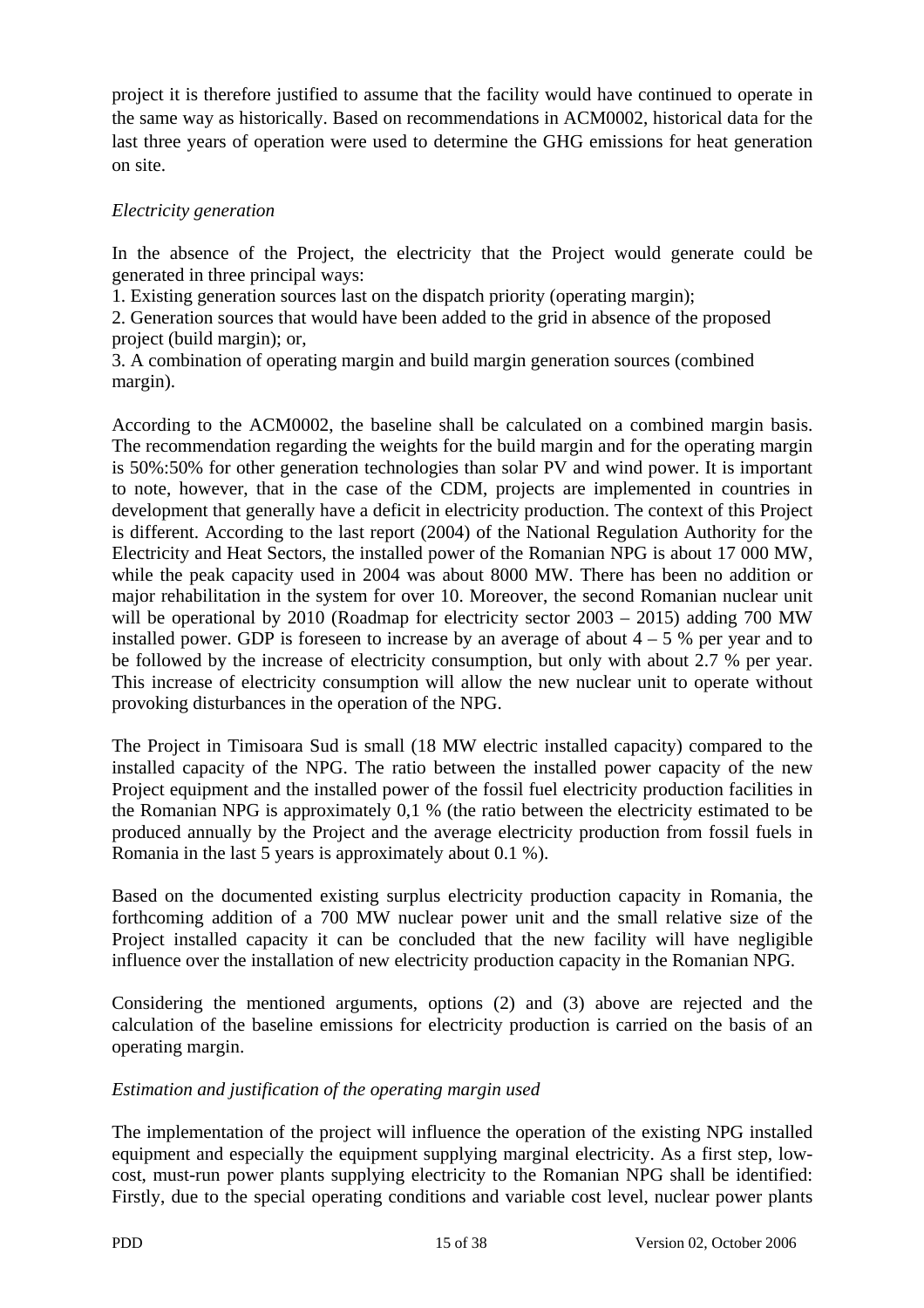operate on base load and may, therefore, be considered as must-run. Secondly, at the NPG level, there are restrictions regarding the operation of the on-the-river hydroelectric power plants, which must also operate on the base load. A characteristic of the Romanian hydro power plants is that they are installed on rivers and they are operated without large accumulations of water; therefore they are must run power plants. As the report of ANRE for 2004 shows, Hydroelectrica produced approximately 31 % of the electricity produced in the NPG in 2004. The cumulated electricity production of these low cost, must-run power plants in the Romanian NPG is 39% of the total electricity demand as a five-year average for 2001- 2005.



**Figure 5: Resources' share of electricity production in Romania, five-year average for 2001-2005. Source: Ministry of Commerce and Industry- NDC** 

Due to the current lack of available data regarding the Romanian NPG and to the restrictions with respect to access to existing data, it is not possible to use all the recommendations of the ACM 0002 for the determination of the baseline emissions. Moreover, considering the evolution and the forecasts of the price of the natural gas on the international markets, and the available coal-fired installed power of the Romanian NPG, it's justified to consider that the marginal plant is coal-fired. Therefore for the calculation of the emissions in the baseline, we have used the marginal plant emissions factors calculated as coal-fired power plants and based the calculations on the information available in the Yearly Book of Romania for year 2004.

*The calculation was made for a period of 10 years, starting year 1994.* 

|                                 | <b>MU</b> | 1992 | 1993 | 1994 | 1995 | 1996 | 1997 | 1998 | 1999 | 2000 | 2001 | 2002 | 2003 |
|---------------------------------|-----------|------|------|------|------|------|------|------|------|------|------|------|------|
| Specific fuel consumption for   |           | 314  | 310  | 299  | 295  | 300  | 284  | 266  | 268  | 242  | 268  | 260  | 255  |
| the plants operating on lignite | aoe/kWh   |      |      |      |      |      |      |      |      |      |      |      |      |
| Specific fuel consumption for   |           | 449  | 443  | 427  | 421  | 429  | 406  | 380  | 383  | 346  | 383  | 371  | 364  |
| the plants operating on lignite | acc/kWh   |      |      |      |      |      |      |      |      |      |      |      |      |

## **B.2. Project category applicable to the project activity**

The proposed project enables an improvement of the overall efficiency in fuel utilization. Given the specific actions of the proposed project (replacement of the pressure reduction stations with backpressure steam turbine; and replacement of heat and power produced separately with heat and power produced in cogeneration), the most suitable baseline method for the present project is the approach mentioned.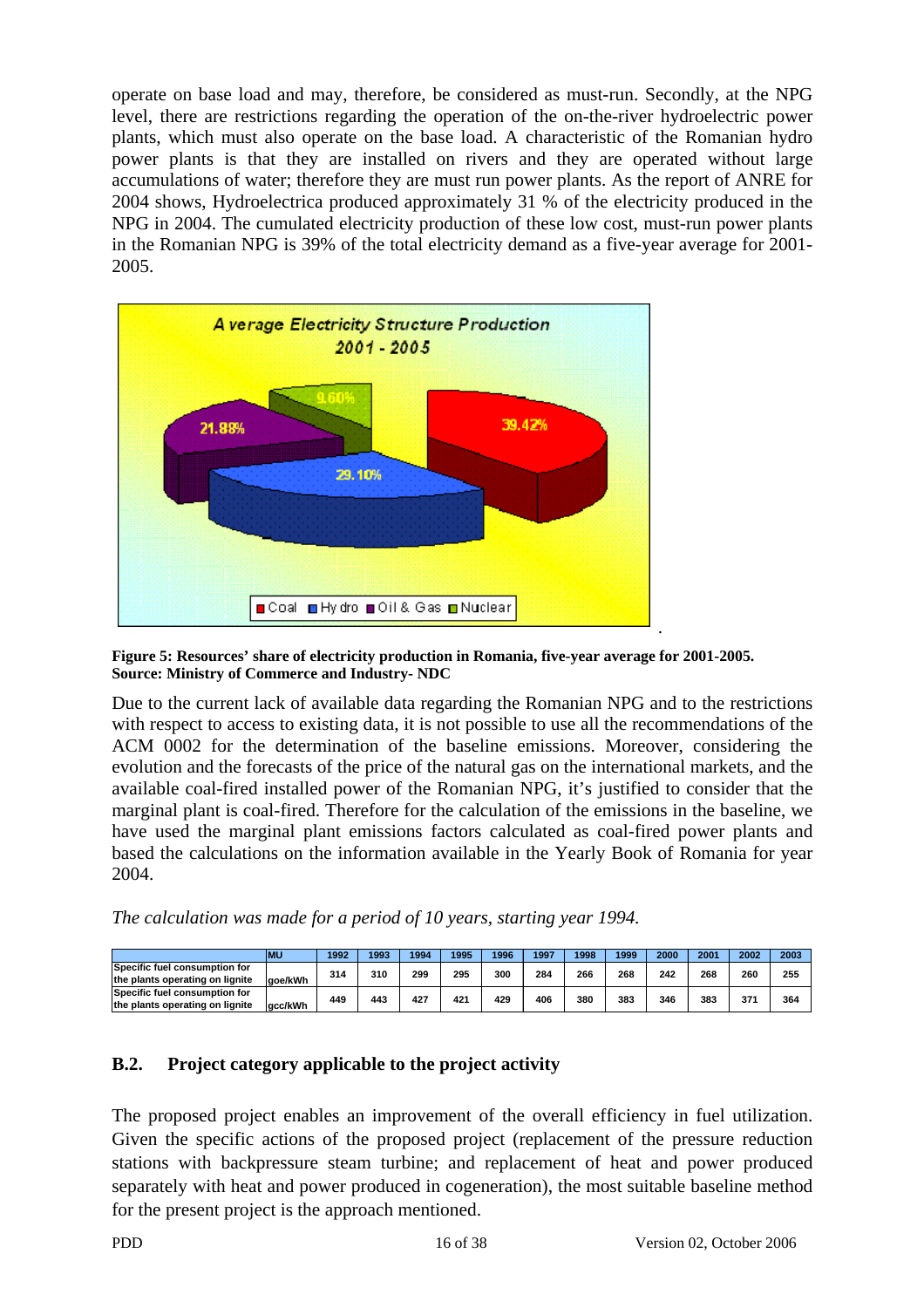The following aspects underline the applied methodology:

- According to the Romanian regulation, each electricity producer can make an offer and participate at covering the electricity load curve;
- The proposed project replaces an existing low efficient heat production process (hot water production in heat exchangers from steam boilers through pressure reduction stations) with an efficient combined heat and power production process (cogeneration);
- The proposed project replaces electricity produced within NPG in thermal power plants. It is reasonable to assume that the project will replace marginal electricity produced in coal fired power plants.
- The new facility of COLTERM will produce electricity during the heating season and a small amount during summer.

According to the Romanian Yearly book 2004, among the fossil fired power plants, power plants using coal as main fuel have the highest specific fuel consumption (about 266  $g_{oe}$  = 380  $g_{cc}$ , but lignite fired power plants have even a worse specific fuel consumption of 268  $g_{oe}$  $= 383 \text{ g}_{\text{cc}}$ ).

• The project does not result in any significant leakage of  $CO<sub>2</sub>$  emissions or an increase of non- $CO_2$  emissions. Project proponents claim mainly reductions of  $CO_2$  emissions.

## **B.3. Description of how the methodology is applied in the project activity**

The chosen methodology has been applied in the context of the project through the determination of the emission factor. Additionality questions have been answered. The "minimum specific fuel consumption" has been used for calculation (see in detail Annex 2 Baseline Study).

## **B.4. Description of how the anthropogenic GHG emissions by source are reduced**

In the baseline scenario, CET Timisoara Sud produces heat for urban consumers and buys electricity for own consumption. The heat for urban consumers is produced in the existing hot water and/or steam boilers.

The electricity that will be produced by the new Project equipment is currently produced in the NPG.

In the project scenario, CET Timisoara Sud produces heat, at the base of the heat load curve (for the duration of operation of the power plant), in cogeneration in the new equipment and in the existing equipment.

Following explanation is based on the EB 22, Report, annex 8 (version 02): "Tool for the demonstration and assessment of additionality". These guidelines provide for a step-wise approach to demonstrate and assess additionality of the Project Activity. These steps include: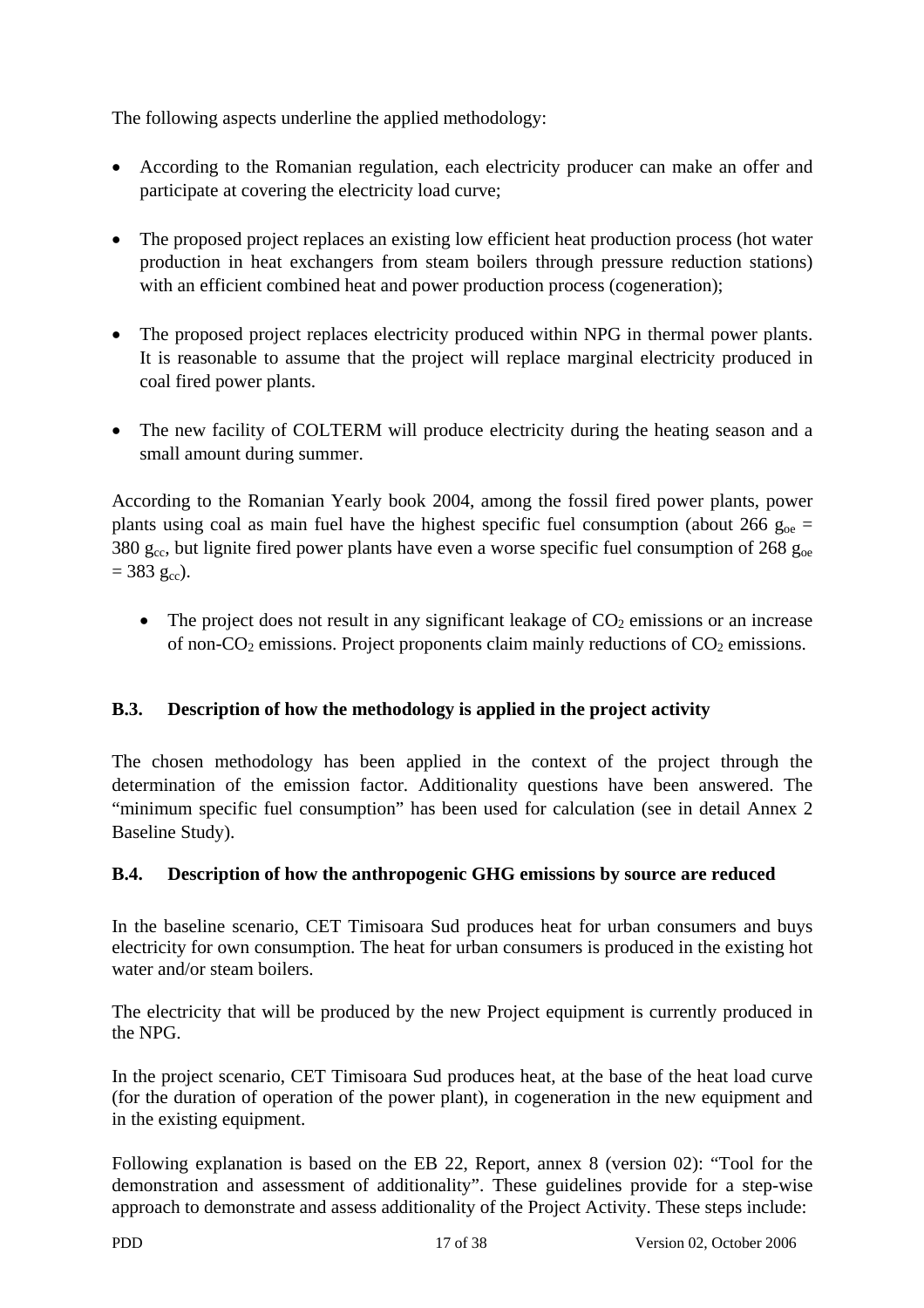- Step 1: Identification of alternatives to the project activity;
- Step 2: Investment analysis; or
- Step 3: Barriers analysis;
- Step 4: Common practice analysis: and
- Step 5: Impact of registration of the proposed project activity as a JI project activity.

These guidelines are applicable to this Energy Efficiency project as it provides a general framework for demonstrating and assessing additionality. For the situation of the Energy Efficiency Investment Program at Timisoara Sud CHP these guidelines were applied, by using step 2 (Investment Analysis) and not step 3.

#### *Step 1. Identification of alternatives to the project activity consistent with current laws and regulations*

The energy sector represents a strategic infrastructure of the national economy on which relies the overall development of the country. In the same time the energy represents a public utility with an important social impact.

In order to upgrade the national energy system in Romania large-scale investments are needed for modernization and reconstruction

Despite of the efforts made in the generation sector, this sector is, and will be, the most intensive investment sector to cover the target for upgrading as well as for the new projects. It is very significant that for more than 5000 MW from the fossil fuel generation, the equipments are very old; more than 32% of the equipments are of more than 30 years of age, 50% are between 20-30 years old, and only 0, 7% being less than 10 years old.

According to the Roadmap for the Energy Sector (2003-2015) of the Ministry of Economy and Trade, the production and transmission infrastructure need urgent modernization. It is necessary to rehabilitate thermal facilities and to introduce modern and efficient equipment, efficient cogeneration in particular. Actions need to be taken in order to prevent deterioration of the energetic infrastructure and to implement investment and repairing programs in due time.

According to the Romanian Energy Policy 2006-2009 of the Ministry of Economy and Trade, some of these actions must be orientated to the cogeneration sector by the means of restructuring, upgrading and adjusting the existing co-generation systems to the local heating market under a common management for heat production.

In order to increase the generation process efficiency the SC COLTERM SA needs to invest. Furthermore, it will need to do Environmental Investments to comply with Environmental regulations imposed by the Romanian Government due to future entrance of Romania to the EU.

#### *Step 2: Investment analysis*

The investment analysis identified the project financial indicators, such as IRR and NPV without ERU sales. The analysis took in consideration an investment execution period of 2 years and an investment operation period of 10 years.

Total project cost is 5 433 661 Euro and it is defined as the sum of: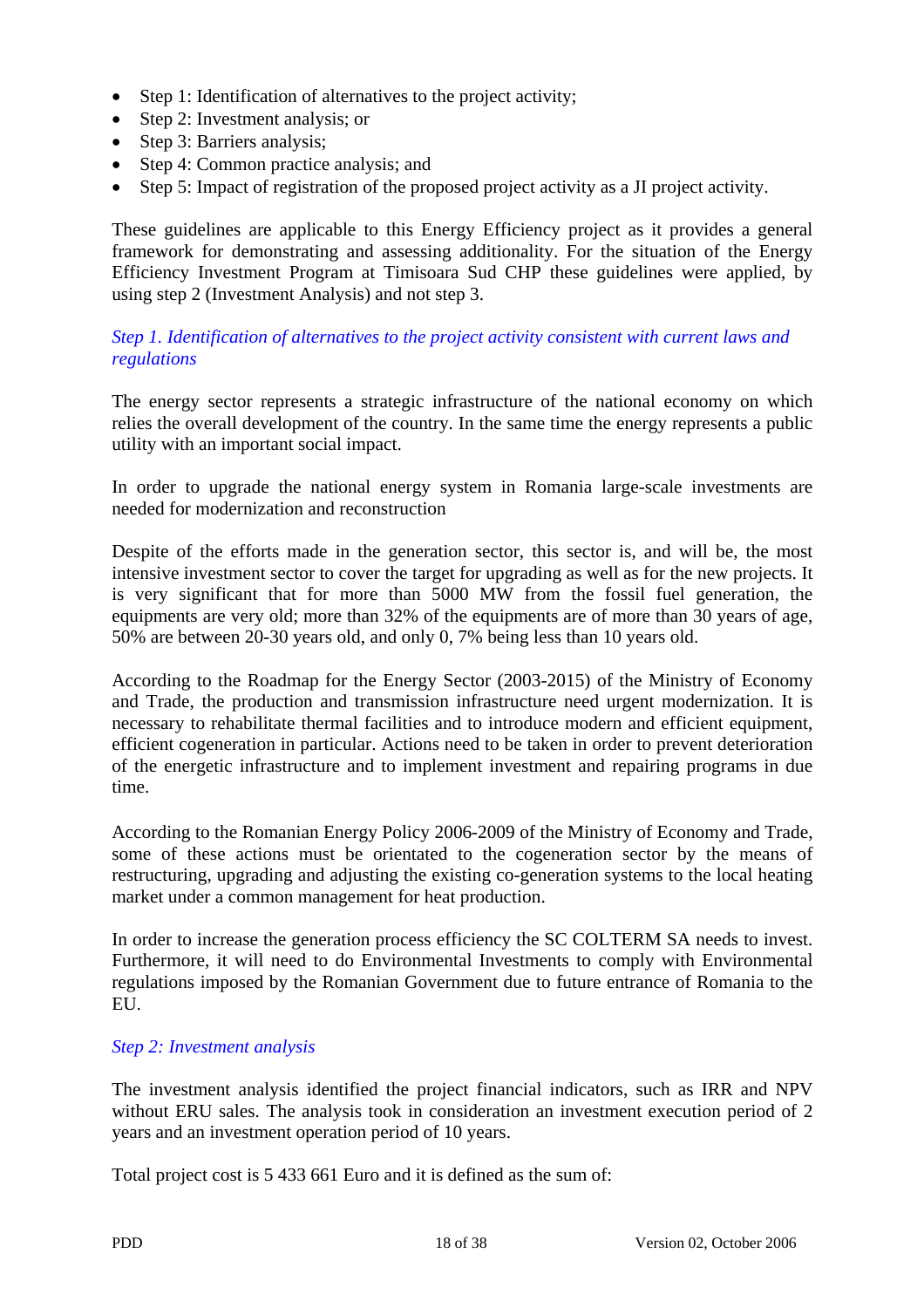- material (one steam turbine, heat recovery steam boiler, pipes, foundations, building rehabilitation works, electrical works, mechanical works and an initial set of spare parts),
- services during the development of the project (such as construction permit, other permits and time spent by SC Colterm's SA personnel),
- services during construction (such as installation, supervision, and commissioning).

**D/E** with ERU **Amount**  $Local debt$  30.63 % 1664.355 Equity 64.23 % 3489.906 Grant 279.400 **Total project cost** 100.00 % 5433.661

The finance plan is as follows:

The company has certain assets that may be used as security for the debt. In addition, collateral may be given as a first charge on revenues from the customers. In total, it is estimated that the securities will be enough to cover the debt. It is very unlikely that further debt can be raised (in excess to the finance plan), in particular in a market with interest margins increasing. It has also been showed while reviewing potential finance plans, that the expected debt service cover ratios fall below acceptable levels if further debt would be added as a substitute for the investment capital or the sale of ERU.

The project is able to reach a return on investment for ten years of about 13.4% with ERU sales. This is normally not an acceptable return on investment but is acceptable for a Municipality owned project.

Without the sale of the ERU the IRR falls to 12%. However, the equity investment has to be increased with 8% in order to reach acceptable cover ratios for the debt. This would result in about 300 000 Euros in equity, which is exceed the available funds from SC Colterm SA. In other words, unless debt can be increased (no further available security can be provided by SC Colterm SA) through an external guarantee, such as the Municipality (no available guarantees) or a sovereign guarantee (not available) the project cannot be built without sale of ERU.

SC Colterm SA's present operational performance shows a significant dependence on subsidies from its owner, the Municipality. The company operates under regulation from Romanian Electricity and Heat Regulatory Authority (ANRE), which on an annual basis sets the national reference price for the heat supplied to the customers of SC Colterm SA. Due to the higher costs of operation, SC Colterm SA is not able to cover the operational expenses such as fuel, electricity, make-up water, salaries, regular maintenance etc. The company, therefore, depends on subsidy from the Municipality. The Municipality stands under the control ("Budget Dependant Entity") of the Ministry of Public Administration and Internal Affairs, which provides funding from the state budget (under the control and supervision of the Ministry of Public Finance). Funding for the operational losses are covered from public funds, however, the national reference price does not allow for any profit to be included in the pricing of the national reference price and SC Colterm SA does therefore not have any money available from the public funds for any investments (or major maintenance). This leads to a continuous deterioration of existing assets. Through its own operational skills the company has been able to save money (estimation is about four million Euros), which it is now willing to invest in a project that can provide significant operational savings. The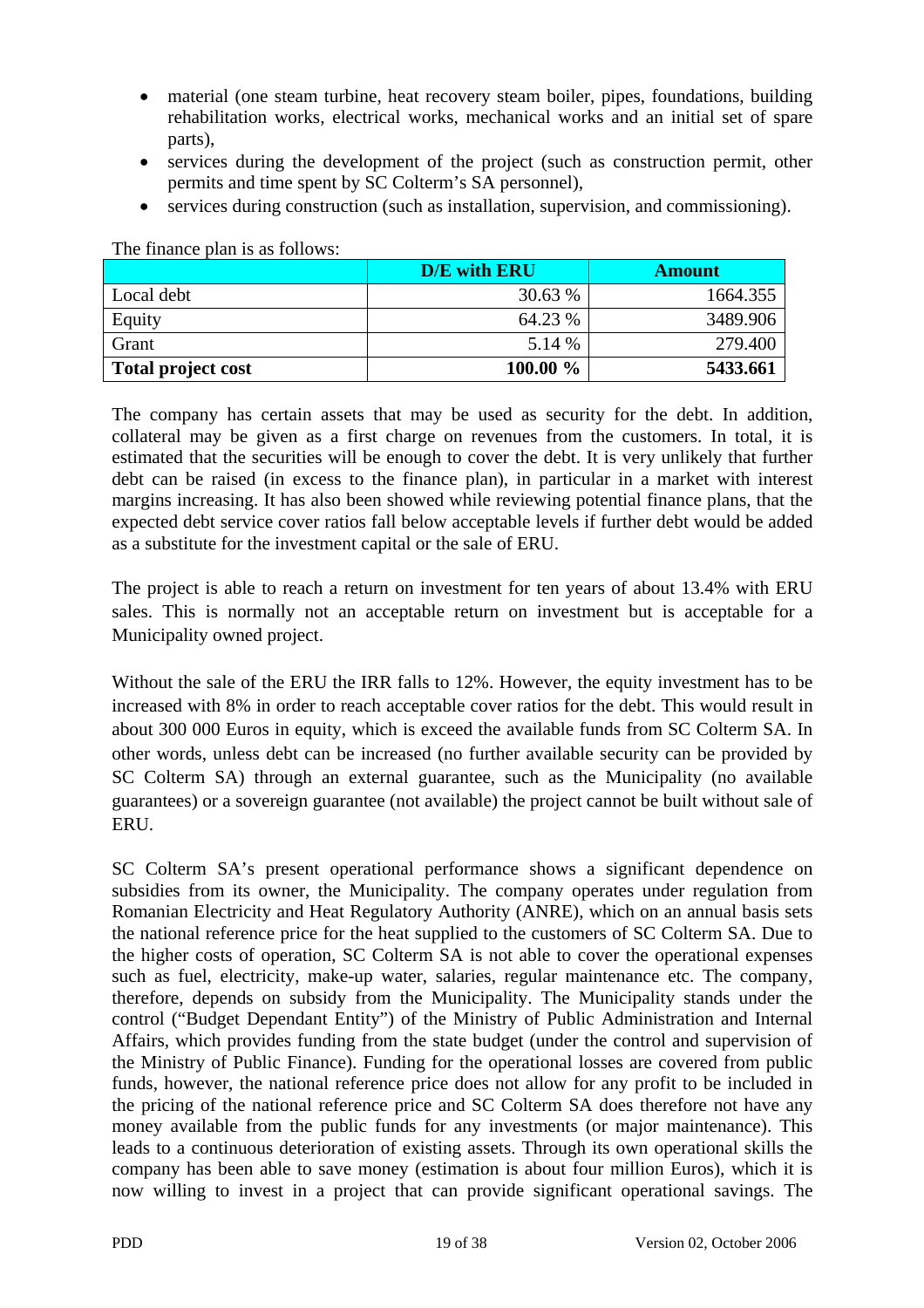savings from the project is electricity generated at a cost below the present pricing from the NPG.

#### *Step 3. Barriers analysis*

This step was not applied to show additionality of the project activity, as Step 2 was deemed more applicable to the type of project.

### *Step 4: Common practice analysis*

The Company, and therefore the Project, is very important due to fact that ensures a public utility delivering electricity and heat for Timisoara population.

#### *Step 5. Impact of JI registration*

JI also represents an important factor for ensuring company debt service payments to the bank in case of uncertainty and changes in the natural gas prices, case that can make the project a non-feasible one economical and financial.

The estimation of ANRGN (The National Regulatory Authority for Natural Gas) regarding natural gas price evolution for 2007, based on mixed of 65% local production and 35% from import, was exceeded because of the unexpected evolution of the barrel oil price on the international market in the last period.

After Romania joining the EU, the mix will be 55% local production and 45% from import and prices for local production will have to follow the international trend; so the evolution of gas prices on the world market will have a much bigger impact on the operating activity of COLTERM SA Timisoara. The Municipality will not be able to increase tariffs for population as quick and to the same level the gas price might be rising, fact that, without any political support, the operation losses of COLTERM could endanger the debt service payment.

On the other hand, increasing the prices these will go beyond the affordability limit of the final consumers that might lead to slow payments or even disconnections, facts that could endanger company in meeting its financial obligations.

Under the conditions of ERU selling, the debt service of the loan may be secured through these extra incomes, being regarded as a reserve for the company in meeting its due terms.

The sale of ERU is crucial and necessary for the implementation of the project.

#### **B.5. Description of the project boundary for the project activity**

The expected energy cycle including the backpressure steam turbine represents the optimum solution for CET Timisoara Sud: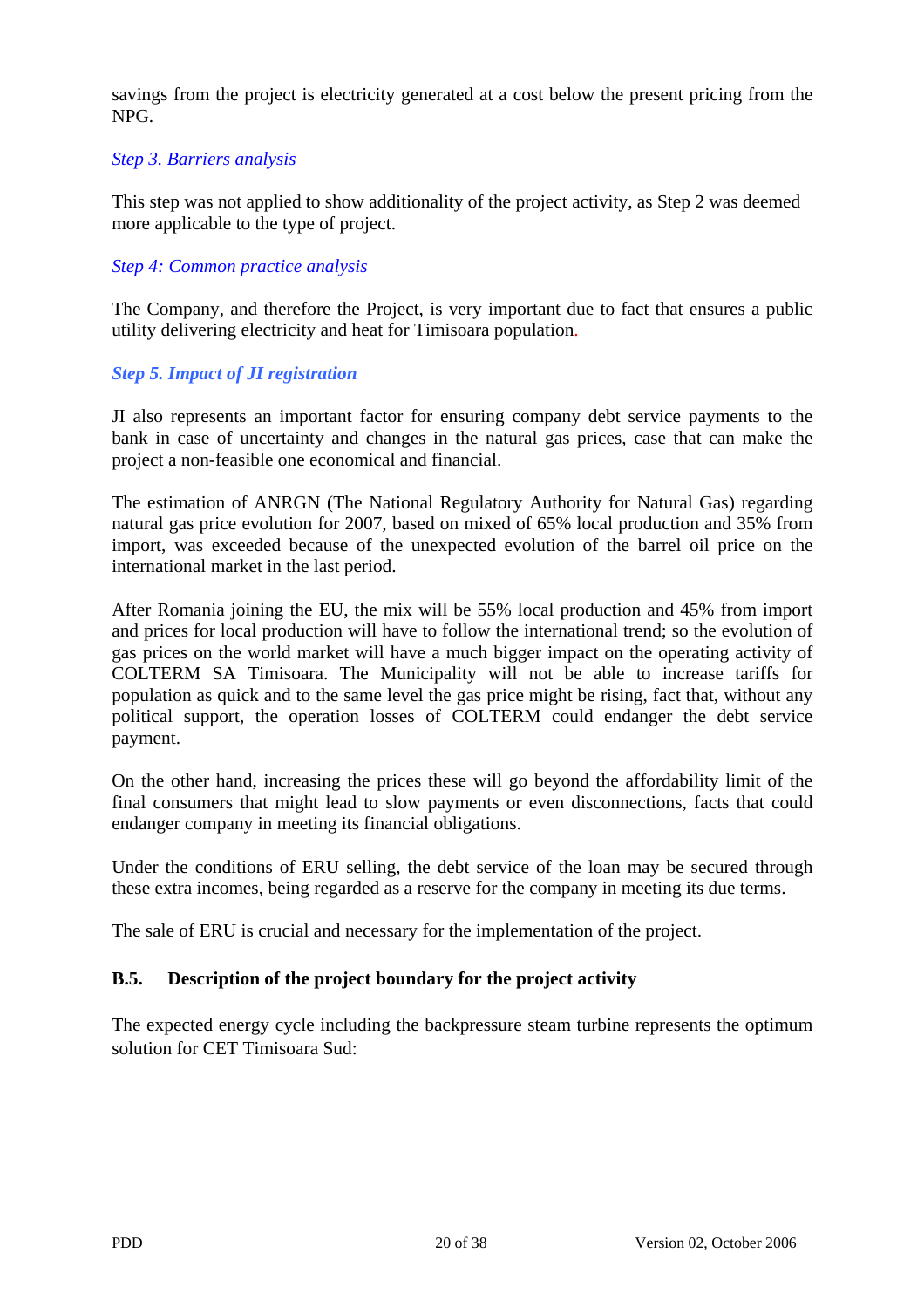

**Figure 6: Flowchart expected energy cycle** 

## **B.6 Details of baseline development**

## **B.6.1 Date of completing the final draft of this baseline section**

The proposed date for the completion of the final draft of the baseline section is the  $20<sup>th</sup>$  of January 2006.

## **B.6.2 Name of person/entity determining the baseline**

The baseline study has been conducted by ENinvest SA.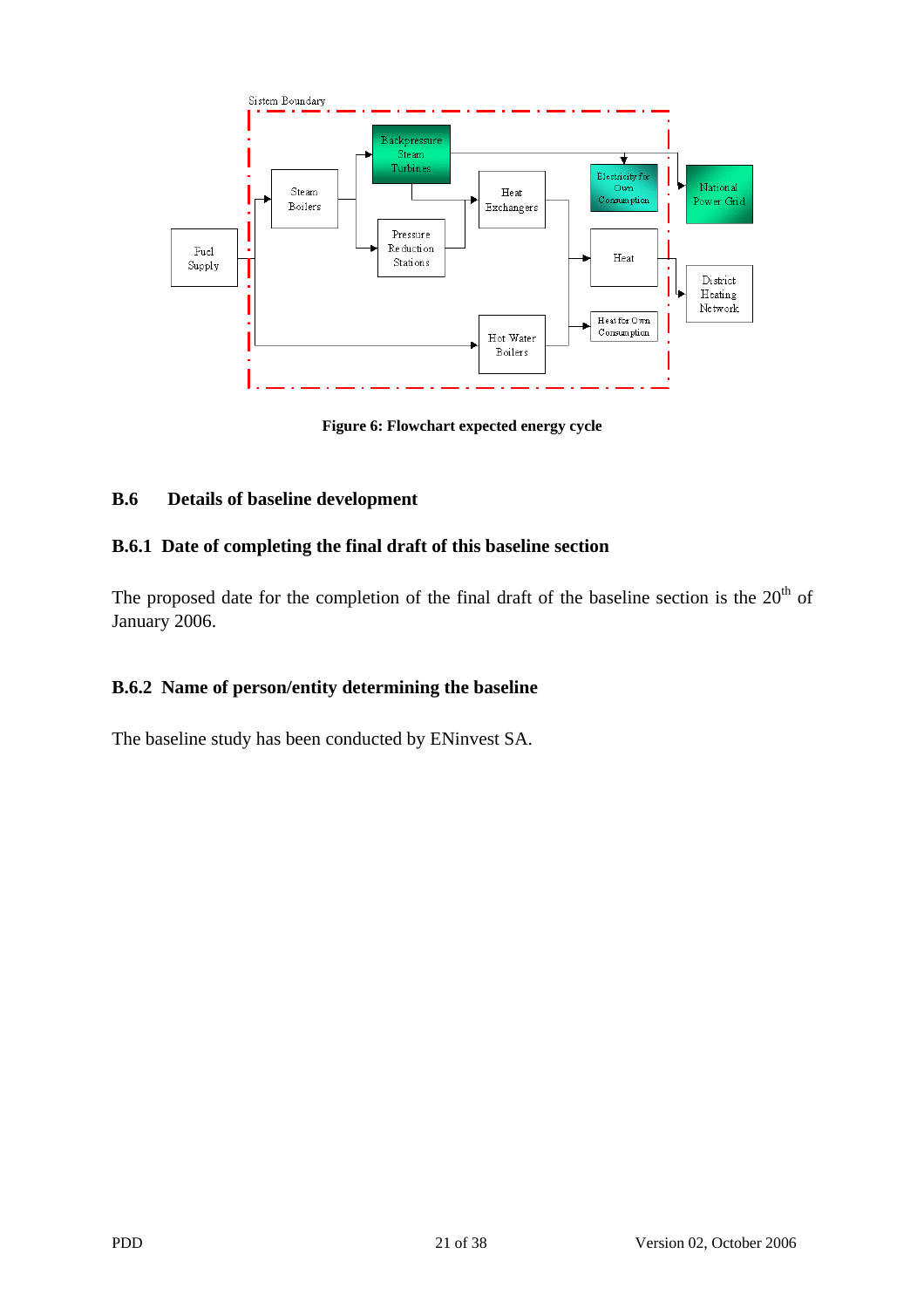## **C. DURATION OF THE PROJECT ACTIVITY AND CREDITING PERIOD**

### **C.1 Duration of the project activity**

#### **C.1.1. Starting date of the project activity**

The project is based on a feasibility study designed on 2003. According to the feasibility study, it has to be developed and implemented in 22 months. The owner of the facility has thought of commissioning the unit by mid 2006 (before the 2006 – 2007 heating season).

In order to begin the project implementation and detailed design, the owner of the project organized a tender for the 31<sup>st</sup> of March 2004 for the procurement of the steam turbine. Due to a lack of ST offers a second tender was held on  $5<sup>th</sup>$  of May 2004. In September 2005, the steam turbine was delivered to SC COLTERM SA.

#### **C.1.2. Expected operational lifetime of the project activity**

According to the feasibility study, the project lifetime is supposed to be of 20 years.

#### **C.2. Choice of the crediting period and related information**

As a JI project, installing of a steam turbine at CET Timisoara Sud is ought to offer the credits for the 1st commitment period (2008 - 2012), but the company is also interested in selling the emission reduction units (allowance units) achieved before 2008. Practically, the company is interested in selling all the allowances resulting from the operation of the steam turbine from the moment of commissioning till 2012.

The contract for selling of these emission reduction units and the price for them will make the object of a direct negotiation process.

Project schedule:

| Activity / Month                              |  |  | 6 |  |  | 10 |  | 13 | 14 | 15 | 16 | 17 | 18 | 19 | 20 | 21 | 22 |
|-----------------------------------------------|--|--|---|--|--|----|--|----|----|----|----|----|----|----|----|----|----|
| Design                                        |  |  |   |  |  |    |  |    |    |    |    |    |    |    |    |    |    |
| Tender Organization for Equipment Procurement |  |  |   |  |  |    |  |    |    |    |    |    |    |    |    |    |    |
| <b>Detailed Design</b>                        |  |  |   |  |  |    |  |    |    |    |    |    |    |    |    |    |    |
| Tender Organization for Construction          |  |  |   |  |  |    |  |    |    |    |    |    |    |    |    |    |    |
| Site Organization                             |  |  |   |  |  |    |  |    |    |    |    |    |    |    |    |    |    |
| <b>Construction Works</b>                     |  |  |   |  |  |    |  |    |    |    |    |    |    |    |    |    |    |
| Unit Assembly                                 |  |  |   |  |  |    |  |    |    |    |    |    |    |    |    |    |    |
| Unit Commissioning                            |  |  |   |  |  |    |  |    |    |    |    |    |    |    |    |    |    |

**Table 2: Project schedule**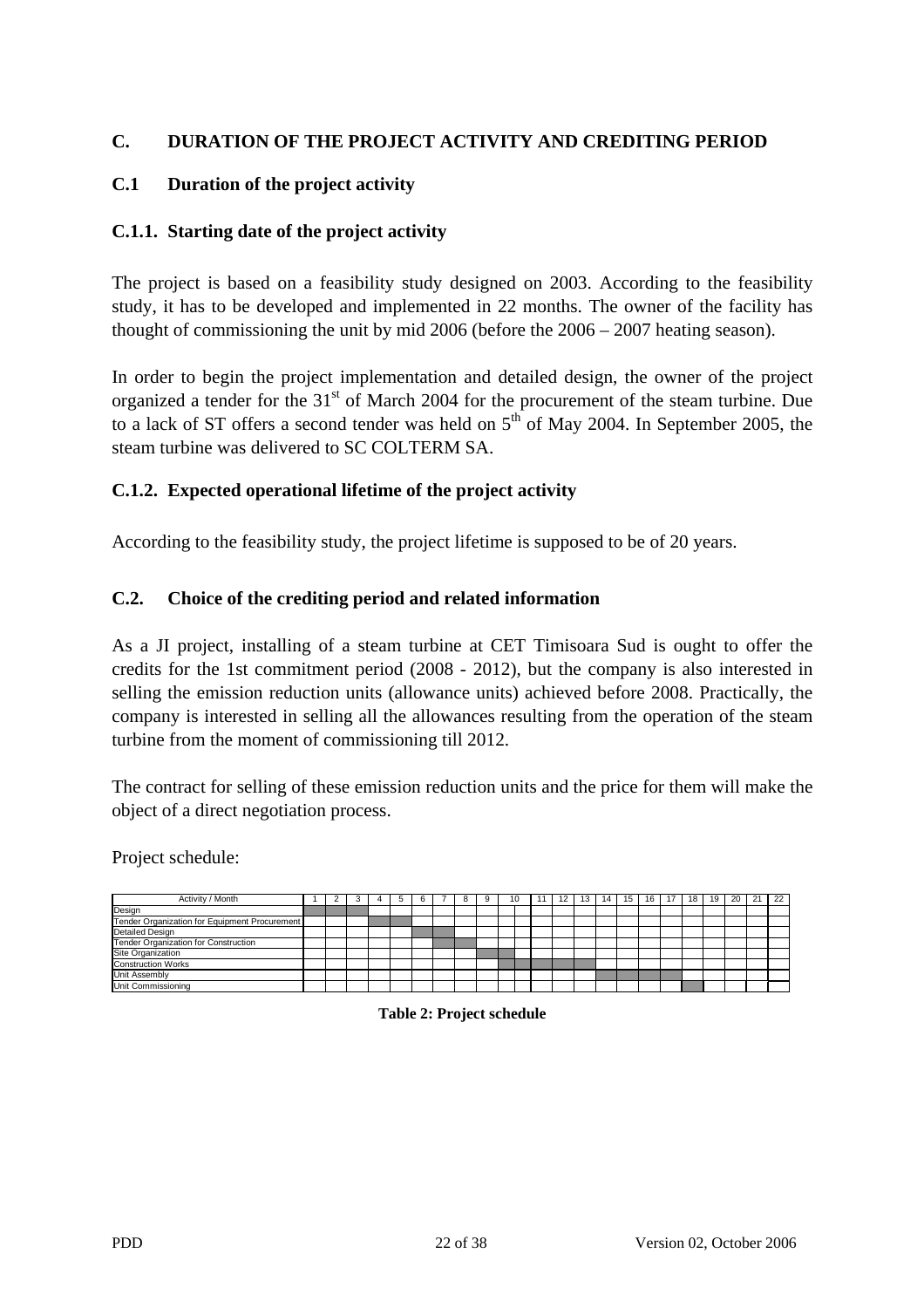## **D. MONITORING METHODOLOGY AND PLAN**

The complete monitoring plan can be found in Annex 3 of this PDD.

## **D.1. Name and reference of the methodology applied to the project activity**

Please refer to Annex 3 monitoring plan.

## **D.2. Justification of the choice of the methodology**

According to ERUPT guidelines<sup>2</sup>, to enhance the reliability of indicators used for crediting, it is recommended to use for monitoring and reporting, to the extent possible, those indicators that are already in use for normal business practice. The advantage is that parties outside the project already have verified such indicators. This enables the project developer to use established data records from their archives, instead of developing a new set of records. An example is a DHS, which typically will have records from purchased fuel, as well as records from sold heat and/or electricity.

## **D.3. Data to be monitored**

The important data for controlling and reporting of project performance are the output of heat and electricity and the fuel consumption. These factors will be measured on a regular basis during operation:

- Volume of natural gas consumed,  $m<sup>3</sup>$
- Volume of lignite consumed, t
- Heat supplied, GJ
- Cogeneration electricity consumed in own plant, MWh
- Cogeneration electricity supplied to NPG, MWh

 $\overline{a}$ 

 $2$  ERUPT vol 1, June 2003, page 27.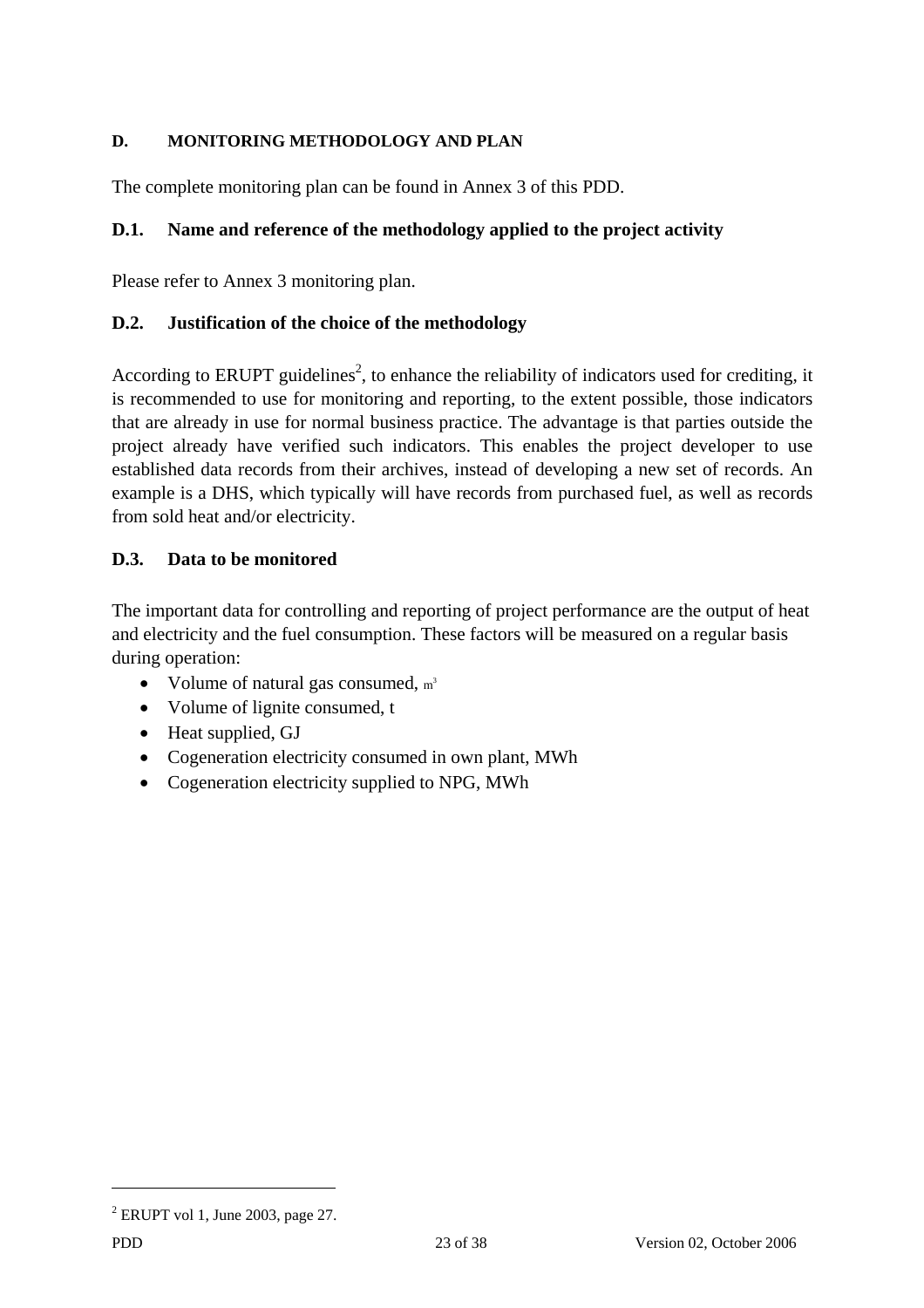The table below shows the different data to be monitored:

| ID<br>number   | Data type                                                | Data<br>variable  | Data<br>unit    | Measured<br>$(m)$ ,<br>calculated<br>$(c)$ or<br>estimated<br>(e) | Recording<br>frequency | Proportion<br>of data to<br>be<br>monitored | How will the<br>data be<br>archived?<br>(electronic/<br>paper) | For how<br>long is<br>archived<br>data to be<br>kept? | Comment                  |
|----------------|----------------------------------------------------------|-------------------|-----------------|-------------------------------------------------------------------|------------------------|---------------------------------------------|----------------------------------------------------------------|-------------------------------------------------------|--------------------------|
| $\mathcal{I}$  | Volume of<br>natural gas<br>consumed                     | MEC <sub>NG</sub> | tm <sup>3</sup> | m<br><b>Invoices</b><br>and<br>through<br>plant<br>meters         | monthly                | 100%                                        | Electronic<br>(spreadsheet)                                    | 8 years                                               | $\overline{\phantom{a}}$ |
| 2              | Volume of<br>lignite<br>consumed                         |                   | t               | m<br>Invoices<br>and<br>through<br>boiler<br>weighing<br>machines | monthly                | 100%                                        | Electronic<br>(spreadsheet)                                    | 8 years                                               | $\sim$                   |
| $\mathcal{E}$  | Heat supplied                                            | <b>MCHO</b>       | GJ              | m                                                                 | monthly                | 100%                                        | Electronic<br>(spreadsheet)                                    | 8 years                                               | ٠                        |
| $\overline{4}$ | Cogeneration<br>electricity<br>consumed in<br>own plant  | <b>MCEO</b>       | <b>MWh</b>      | m                                                                 | monthly                | 100%                                        | Electronic<br>(spreadsheet)                                    | 8 years                                               | ٠                        |
| $\overline{5}$ | Cogeneration<br>electricity<br>supplied to<br><b>NPG</b> | <b>MCEO</b>       | <b>MWh</b>      | m                                                                 | monthly                | 100%                                        | Electronic<br>(spreadsheet)                                    | 8 years                                               | $\overline{\phantom{a}}$ |

#### **Table 3: Monitored data**

A certain amount of electricity will be bought from the system during the plant start-up phase. This amount of electricity will be measured and subtracted from the quantity of electricity produced.

## **D.4. Quality control and quality assurance**

Quality control and quality assurance will be ensured in a quality control process (see also Annex 4 monitoring plan).

|      | Uncertainty level of data | Are QA/QC procedures    | Outline explanation why QA/QC procedures are or are not being planned |
|------|---------------------------|-------------------------|-----------------------------------------------------------------------|
| Data | (High/Medium/Low)         | planned for these data? |                                                                       |
|      | Low.                      | Yes                     | These data will be used for calculation of emission reductions        |
|      | Low                       | Yes                     | These data will be used for calculation of emission reductions        |
|      | Low                       | Yes                     | These data will be used for calculation of emission reductions        |
|      | Low                       | Yes                     | These data will be used for calculation of emission reductions        |
|      | .0W                       | Yes                     | These data will be used for calculation of emission reductions        |

#### **Table 4: Data quality control**

## **D.5 Name of person/entity determining the monitoring methodology**

ENINVEST SA is the entity determining the monitoring methodology and participates in the project as advisor. The contact data are listed in Annex 1 of this document.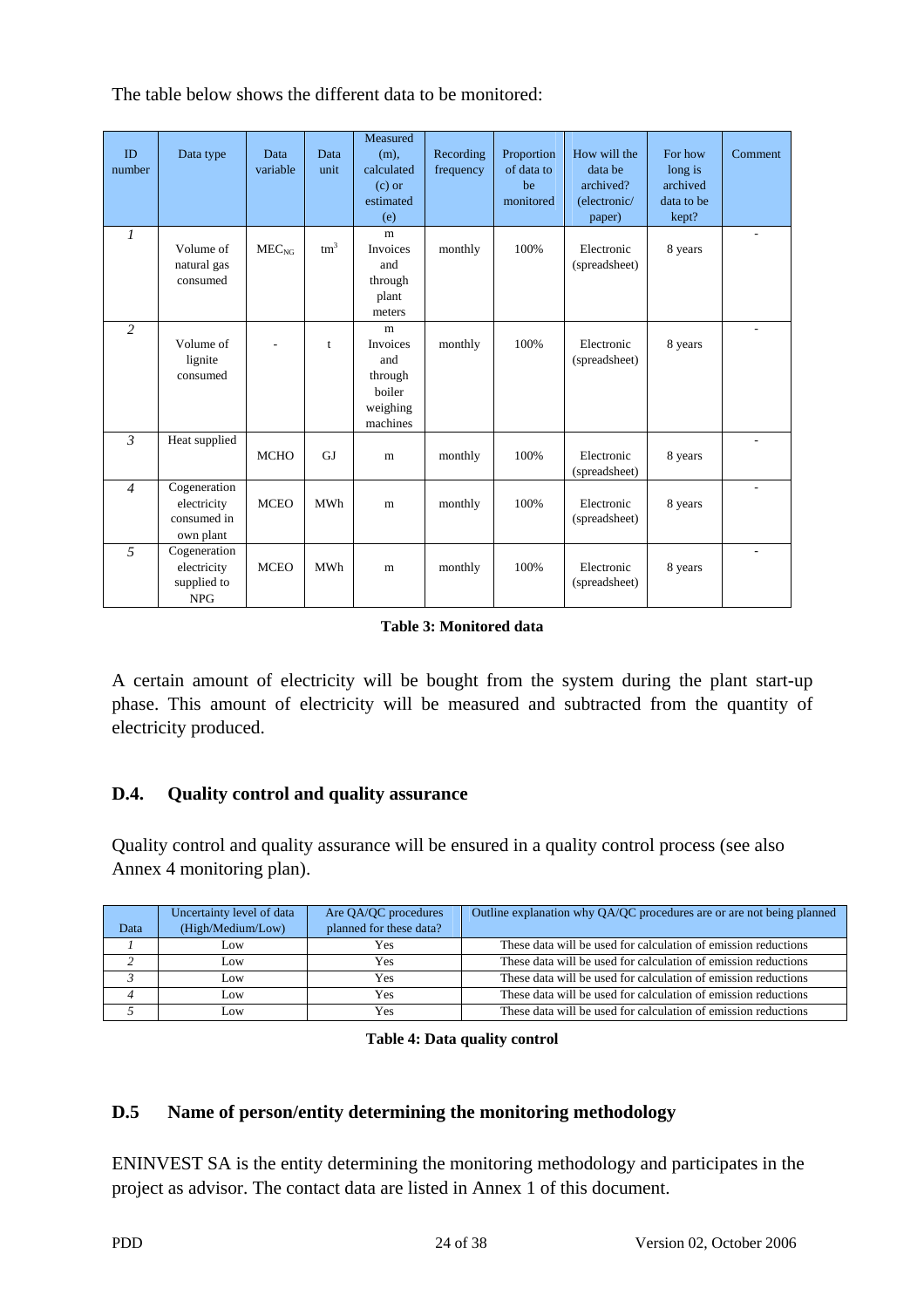## **E. CALCULATION OF GHG EMISSIONS BY SOURCES**

## **E.1 Description of formula used to estimate emissions of the project activity**

Steps taken for GHG calculation:

- 1. Calculating the heat balances including the load of equipment on specific load regimes.
- 2. Calculate the heat production of each load using the formula:

$$
Q_1 = q \times t,
$$
  

$$
Q = \Sigma Q_1
$$

- Q annual heat produced [MWh/year]
- $Q_1$  total heat produced per specific load [MWh/year]
- q medium heat load per load regime [MW]
- t length of using the specific load [h/year]
- 3. Calculate the electricity production on each load using the formula:

$$
E_i = P \times t,
$$

$$
E_{project} = \Sigma E_1
$$

Eproject annual electricity produced [MWh/year]

- $E_1$  total electricity produced per specific load [MWh/year]
- P medium power produced per load regime [MW]
- t length of using the specific load [h/year]
- 4. Estimating internal electricity consumption [MWh/year] based on the historical data and on estimations made on the feasibility study (including electricity used for pumping of the condensate through the entire technological chain to the steam boilers).

 Estimating electricity replaced in the National Power Grid as difference between the electricity production and internal electricity consumption.

5. Calculate the fuel consumption on each load using the formula:

$$
B_{project} = b_{Eproject} \times E_{project} + b_Q \times Q,
$$

Bproject annual fuel consumption [MWh/year]

b<sub>Eproject</sub> specific fuel consumption for electricity [kWh/kWh]

 $b<sub>0</sub>$  specific fuel consumption for heat [kWh/kWh]

(specific fuel consumption for heat produced in the project situation is assumed to be equal with the specific fuel consumption for heat produced in the baseline situation).

6. Transform the annual fuel consumption in [TJ/year].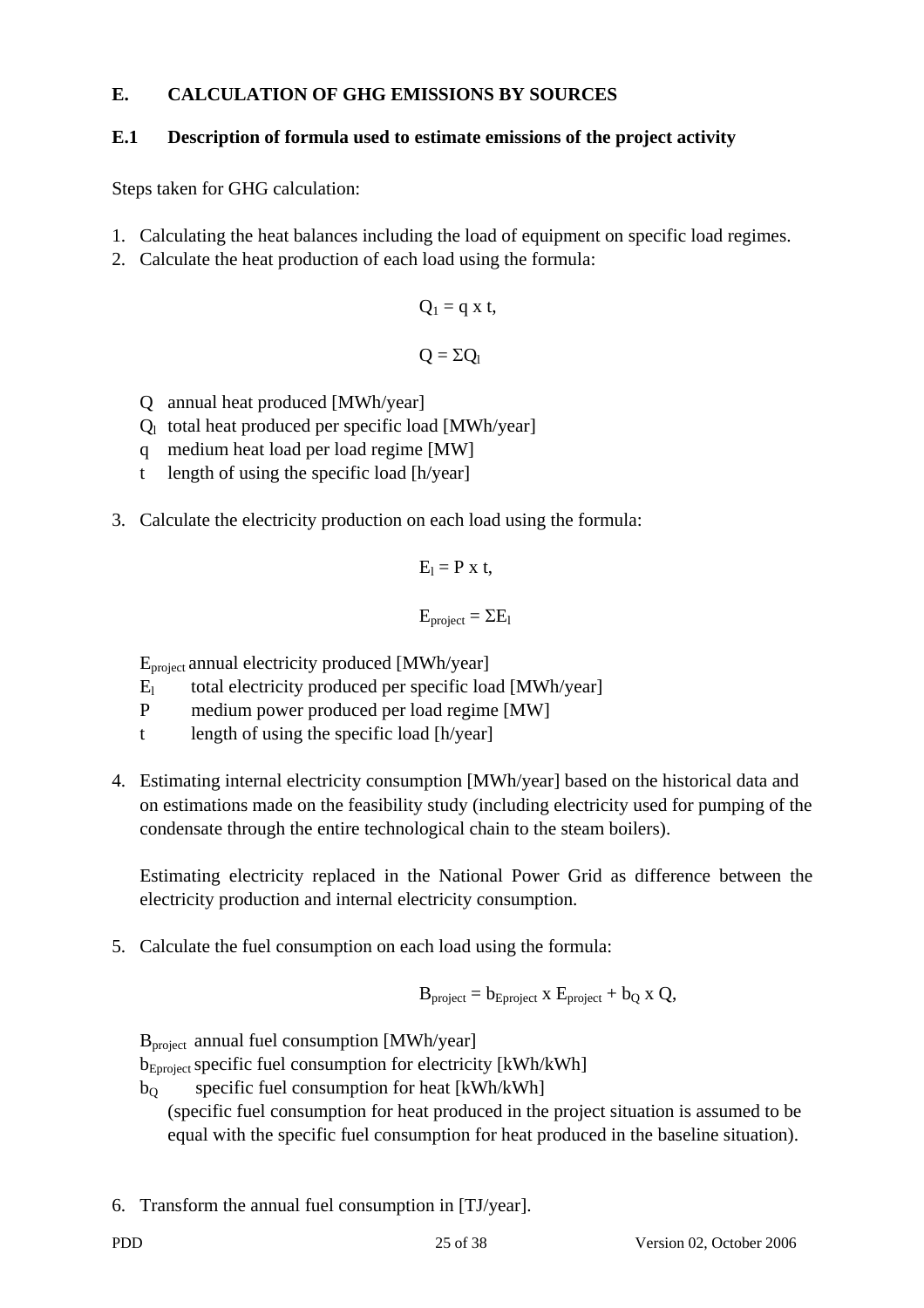7. Establish the amount of natural gas used (in TJ/year) and the amount of coal (lignite) (in TJ/year) based on the historical data collected from the project owner.

| Natural gas consumption: | $B_{ng}$ = 31 % x $B_{project}$  | [TJ/year] |
|--------------------------|----------------------------------|-----------|
| Lignite consumption:     | $B_1 = 69 \% \times B_{project}$ | [TJ/year] |

8. Calculation of the carbon emissions per each type of fuel based on IPCC indices for the C content of the fuel.

 Carbon content of natural gas consumed:  $C_{\text{cng}} = 15.3$  [t<sub>C</sub>/TJ] x B<sub>ng</sub> [TJ/year] [t<sub>C</sub>/year] Carbon content of lignite consumed:  $C_{c1}$  = 27.6 [t<sub>c</sub>/TJ] x B<sub>1</sub> [TJ/year] [t<sub>C</sub>/year]

Total carbon content of fuel consumed:  $C_C = C_{cng} + C_{cl}$  [t<sub>C</sub>/year]

9. Calculation of the CH<sub>4</sub> emissions per each type of fuel based on IPCC indices for the CH<sub>4</sub> content of the fuel.

| $CH4$ content for natural gas: | $C_{CH4 ng} = 1.4 [kg/TJ] x B_{ng} [TJ/year]$     | $\left[\mathrm{kg} \mathrm{_{CH4}/year}\right]$ |
|--------------------------------|---------------------------------------------------|-------------------------------------------------|
| $CH4$ content for lignite:     | $C_{CH41} = 1$ [kg/TJ] x B <sub>1</sub> [TJ/year] | [kg $_{CH4}/year$ ]                             |
| Total $CH_4$ content:          | $C_{CH4} = C_{CH4ng} + C_{CH41}$                  |                                                 |

10. Calculation of the N<sub>2</sub>O emissions per each type of fuel based on IPCC indices for the N<sub>2</sub>O content of the fuel.

| $N_2O$ content for natural gas: | $C_{N2O ng} = 0.1$ [kg/TJ] x $B_{ng}$ [TJ/year]     | $\left[\frac{kg_{N2O}}{year}\right]$ |
|---------------------------------|-----------------------------------------------------|--------------------------------------|
| $N_2O$ content for lignite:     | $C_{N2O1} = 1.4$ [kg/TJ] x B <sub>1</sub> [TJ/year] | [kg <sub>N2O</sub> /year]            |
| Total $N_2O$ content:           | $C_{N2O} = C_{N2Ong} + C_{N2O1}$                    |                                      |

11. Correcting the amount of carbon contained in the fuel used based on IPPC indices.

| Corrected carbon content for natural gas:                                        |                                            |                        |
|----------------------------------------------------------------------------------|--------------------------------------------|------------------------|
|                                                                                  | $Cc_{\text{cng}} = C_{\text{cng}}$ x 0.995 | [t <sub>C</sub> /year] |
| Corrected carbon content for lignite: $C_{\text{c}} = C_{\text{cl}} \times 0.98$ |                                            | $[t_C/year]$           |
| Total corrected carbon content:                                                  | $Cc_c = Cc_{cng} + Cc_{cl}$                | [t <sub>C</sub> /year] |

12. Determining the  $CO<sub>2</sub>$  emissions for the project.

The resulting amount of  $CO<sub>2</sub>$  from the project is:  $C_{CO2} = Cc_c \times 44/12$  [t<sub>CO2</sub>/year]

13. Calculating the  $CO_2$  equivalent of  $CH_4$  and  $N_2O$  using the IPCC indices.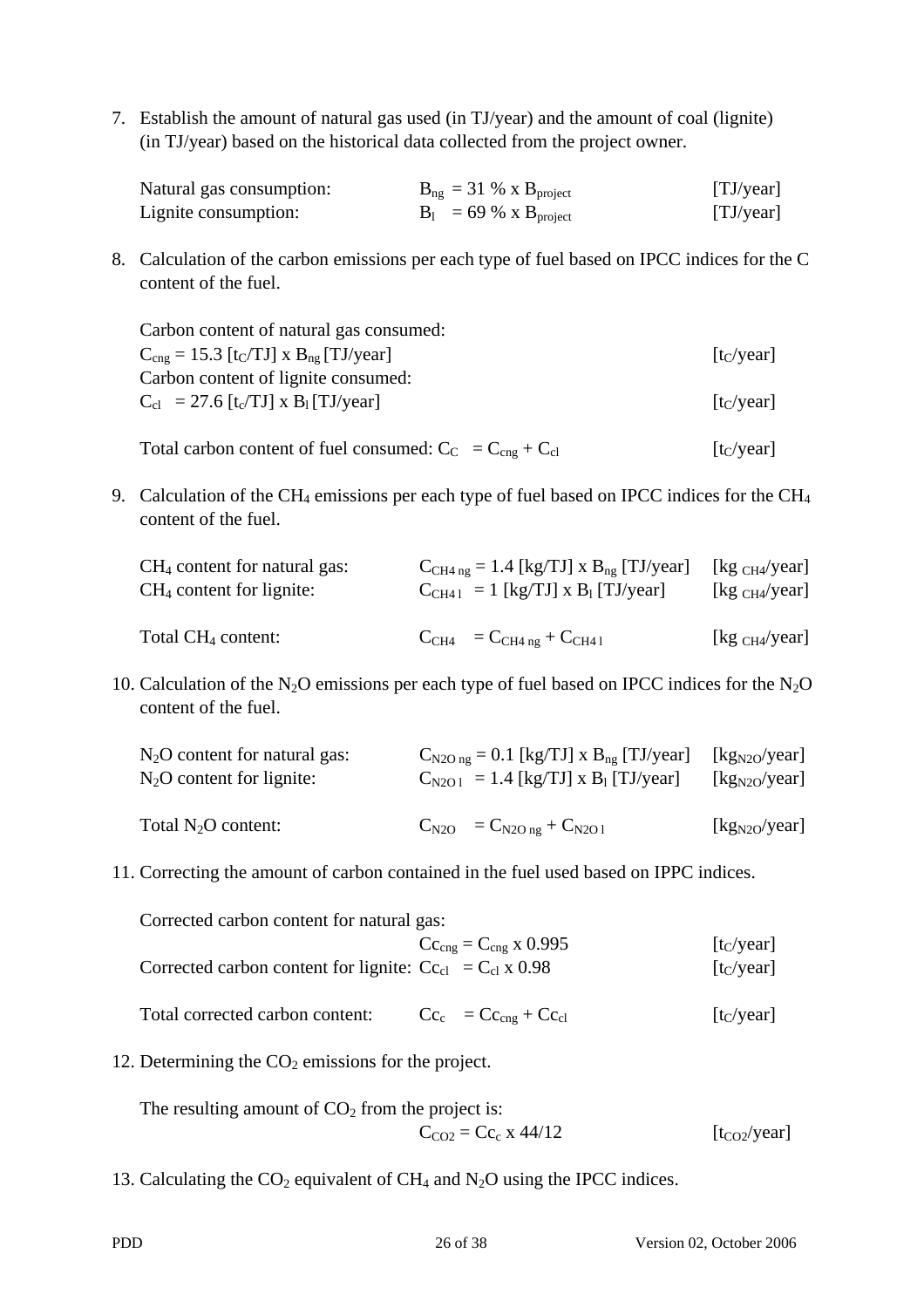The global warming potential (GWP) of these gases are:  $21$  – for  $CH<sub>4</sub>$  $310 -$  for N<sub>2</sub>O

The  $CO<sub>2</sub>$  equivalent resulting from the fuel combustion is:

 $CO_{2 \text{ equivalent}} = C_{CQ2} + 21 \text{ x } C_{CH4} / 1000 + 310 \text{ x } C_{N2O} / 1000$  [t<sub>CO2</sub>/year]

#### **E.2 Description of formula used to estimate leakage**

Considering that the project has no indirect emissions, there is no leakage. The potential source of leakage is considered as direct off-site source of emissions.

#### **E.3 Project activity emissions**

 $CO_{2 \text{ equivalent}}$  (E3) =  $C_{CO2}$  + 21 x  $C_{CH4}/1000$  + 310 x  $C_{N2O}/1000$  [t<sub>CO2</sub>/year]

#### **E.4 Description of formula used to estimate emissions of the baseline**

- 1. Calculating the heat balances including the load of equipment on specific load regimes
- 2. Calculate the heat production o each load based on historical data:

$$
Q_l = q \; x \; t,
$$

$$
Q=\Sigma Q_{\rm l}
$$

- Q annual heat produced [MWh/year]
- $Q_1$  total heat produced per specific load [MWh/year]
- q medium heat load per load regime [MW]
- $t$  length of using the specific load [h/year]

According to the historical data and to the forecasts of SC COLTERM SA, the heat production is about 698079 MWth.

3. Estimating electricity for own consumption and the supplementary electricity production [MWh/year] based on the historical data and on estimations made on the feasibility study (based on the data regarding the electricity losses in the NPG) (at present the water resulting from condensing of the steam in the heat exchangers is driven to the deaerators by the high pressure of the steam) and taking into consideration the grid losses for this amount of electricity.

NOTE: Timisoara area is supplied with electricity from the NPG. The electricity sources in the area are very small compared with the electricity demand. Therefore, electricity is transported from the producing power plants from the grid. The transport and distribution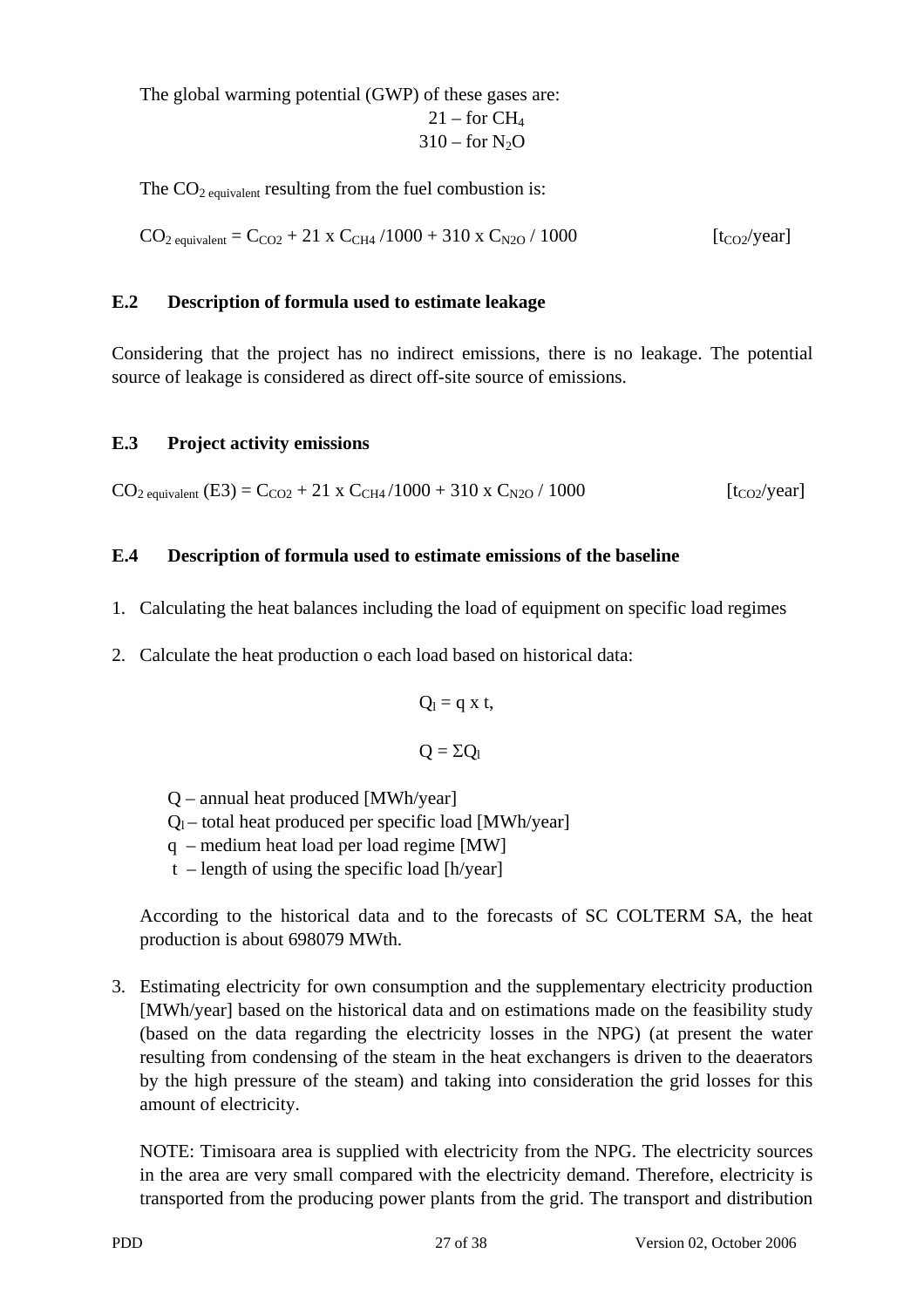of electricity involve losses in the grid. But in the calculation of the baseline we have included losses only for the electricity used for own consumption of the facility, not also for the electricity delivered to the grid and consumed in Timisoara area. There is a lack of publicly available data regarding the losses of electricity in the NPG; although we have found in some confidential studies that the losses are about 14 - 15 % (transport + transformation + distribution).

Based on the data regarding the operation of the new equipment and on the data regarding the own consumption of the facility and the NPG electricity losses, we have calculated the total amount of electricity that should be produced in the NPG if the project will not be implemented.

 $E = E$  for own consumption (current operation) \* grid losses + E produced by the new equipment  $[MWh/year] = 24578 * 14 %$   $[MWh/year] + 66862 [MWh/year] = 70303$ [MWh/year]

If the project will not be implemented, all this electricity will be produced in the NPG.

In accordance with section B, baseline emissions in the NPG are estimated based on the basis of an operating margin emission factor. Considering the evolution and the forecasts of the price of the natural gas on the international markets, and the available coal-fired installed power of the Romanian NPG, we can consider that the marginal plant is coal fired.

|                                                                  | <b>MU</b> | 1992 | 1993 | 1994 | 1995 | 1996 | 1997 | 1998 | 1999 | 2000 | 2001 | 2002 | 2003 |
|------------------------------------------------------------------|-----------|------|------|------|------|------|------|------|------|------|------|------|------|
| Specific fuel consumption for<br>the plants operating on lignite | aoe/kWh   | 314  | 310  | 299  | 295  | 300  | 284  | 266  | 268  | 242  | 268  | 260  | 255  |
| Specific fuel consumption for<br>the plants operating on lignite | acc/kWh   | 449  | 443  | 427  | 421  | 429  | 406  | 380  | 383  | 346  | 383  | 371  | 364  |

**Table 5: Specific fuel consumption for the power plants operating on coal** 

In order to remain conservative, the minimum specific fuel consumption, 346 gcc/kWh (2.816 kWh/kWh).

4. Calculate the fuel consumption for electricity:

$$
B_E = b_E \; x \; E
$$

- $B<sub>E</sub>$  annual fuel consumption [MWh/year]
- $b_E$  specific fuel consumption for electricity [kWh/kWh]
- E annual energy produced in the grid, including losses for the transport of electricity needed by CET Timisoara Sud for own consumption [MWh/year]

 $B_E = 2.816 * 70303 = 197973$  [MWh/year] = 713 TJ/yr

5. Calculate the resulting amount of  $CO<sub>2</sub>$ :

 $C_{\text{CO2E}} = (714 * 27.6 * 0.98) * 44/12 = 70706 \text{ [t}_{\text{CO2}}/\text{year}]$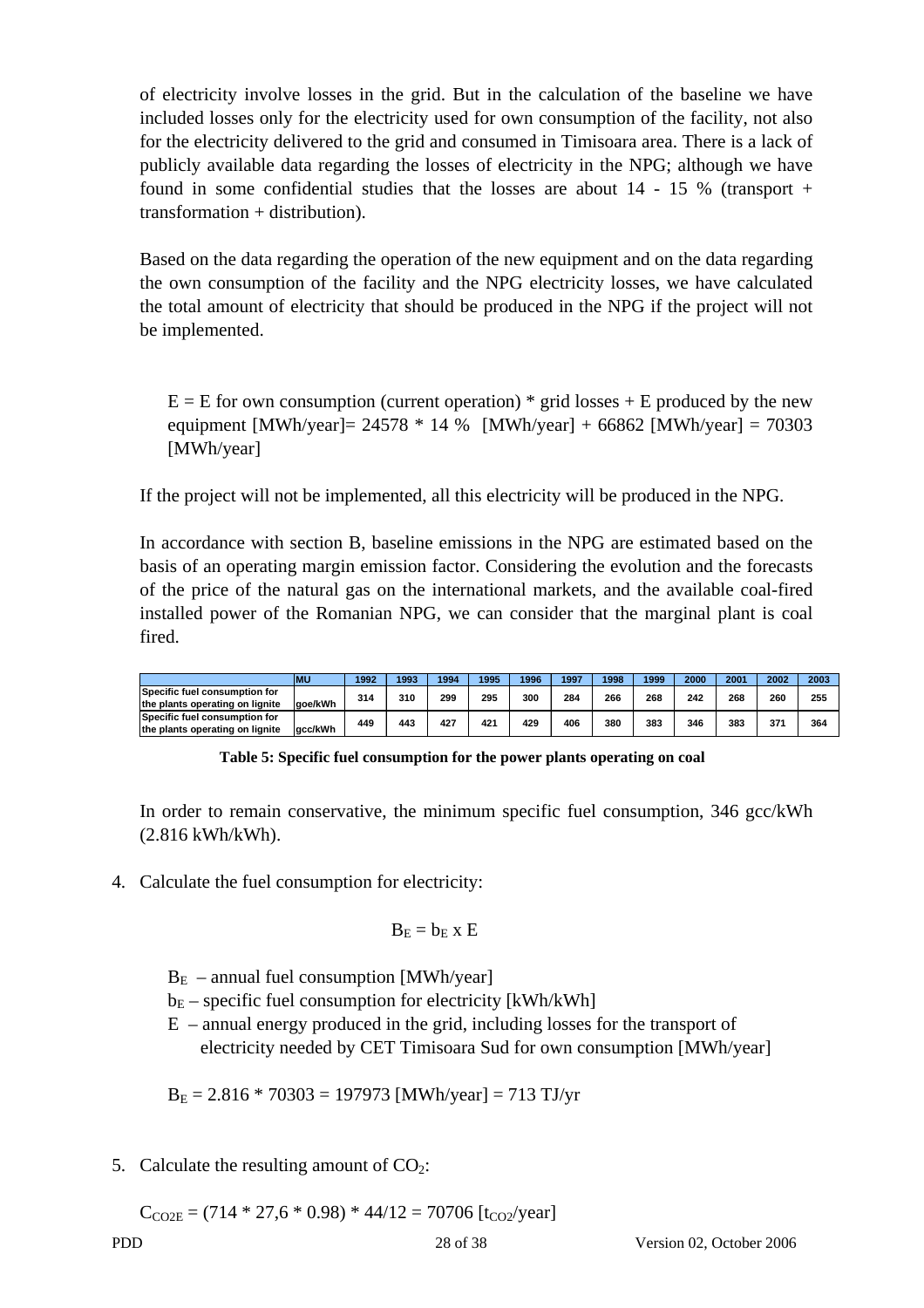6. Calculation of the CH<sub>4</sub> emissions based on IPCC indices for the CH<sub>4</sub> content of the fuel.

| $CH4$ content for lignite:<br>$CH4$ /year]                | $C_{CH4} = 1$ [kg/TJ] x B <sub>1</sub> [TJ/year] | [kg                      |
|-----------------------------------------------------------|--------------------------------------------------|--------------------------|
| Total $CH_4$ content:<br>CH4/year                         | $C_{CH4} = C_{CH41}$                             | [kg]                     |
| Total CH <sub>4</sub> emissions = $713 * 1 / 1000 = 0.71$ |                                                  | [t <sub>CH4</sub> /year] |

7. Calculation of the N<sub>2</sub>O emissions per each type of fuel based on IPCC indices for the N<sub>2</sub>O content of the fuel.

| $N_2O$ content for lignite:                               | $C_{N2O}$ = 1.4 [kg/TJ] x B <sub>1</sub> [TJ/year]<br>$\left[\frac{kg_{N2O}}{year}\right]$ |  |           |                  |
|-----------------------------------------------------------|--------------------------------------------------------------------------------------------|--|-----------|------------------|
| Total $N_2O$ content:                                     | $C_{N2O}$<br>$[kg_{N2O}/year]$                                                             |  | $C_{N2O}$ |                  |
| Total N <sub>2</sub> O emissions = $713 * 1.4 / 1000 = 1$ |                                                                                            |  |           | $[t_{N2O}/year]$ |

8. Calculating the  $CO_2$  equivalent of  $CH_4$  and  $N_2O$  using the IPCC indices:

The global warming potential of these gases are:

$$
\begin{array}{c} 21 - for\ CH_4 \\ 310 - for\ N_2O \end{array}
$$

The CO<sub>2</sub> equivalent = Total CH<sub>4</sub> emissions \* 21 + Total N<sub>2</sub>O emissions \* 310 = 325  $[t_{CO2eq}/year]$ 

In order to remain conservative this amount is not included into the total  $CO<sub>2</sub>$  eq emissions.

9. Calculate the fuel consumption for heat, for the current operation, on each load using the formula:

$$
B=b_Q\ x\ Q,
$$

 $b<sub>0</sub>$  – specific fuel consumption for heat [kWh/kWh]

According to the data provided by SC COLTERM SA, the average specific fuel consumption of the equipment installed in CET Sud is about 1.267 MWh/MWth. The heat production is 698079 MWth.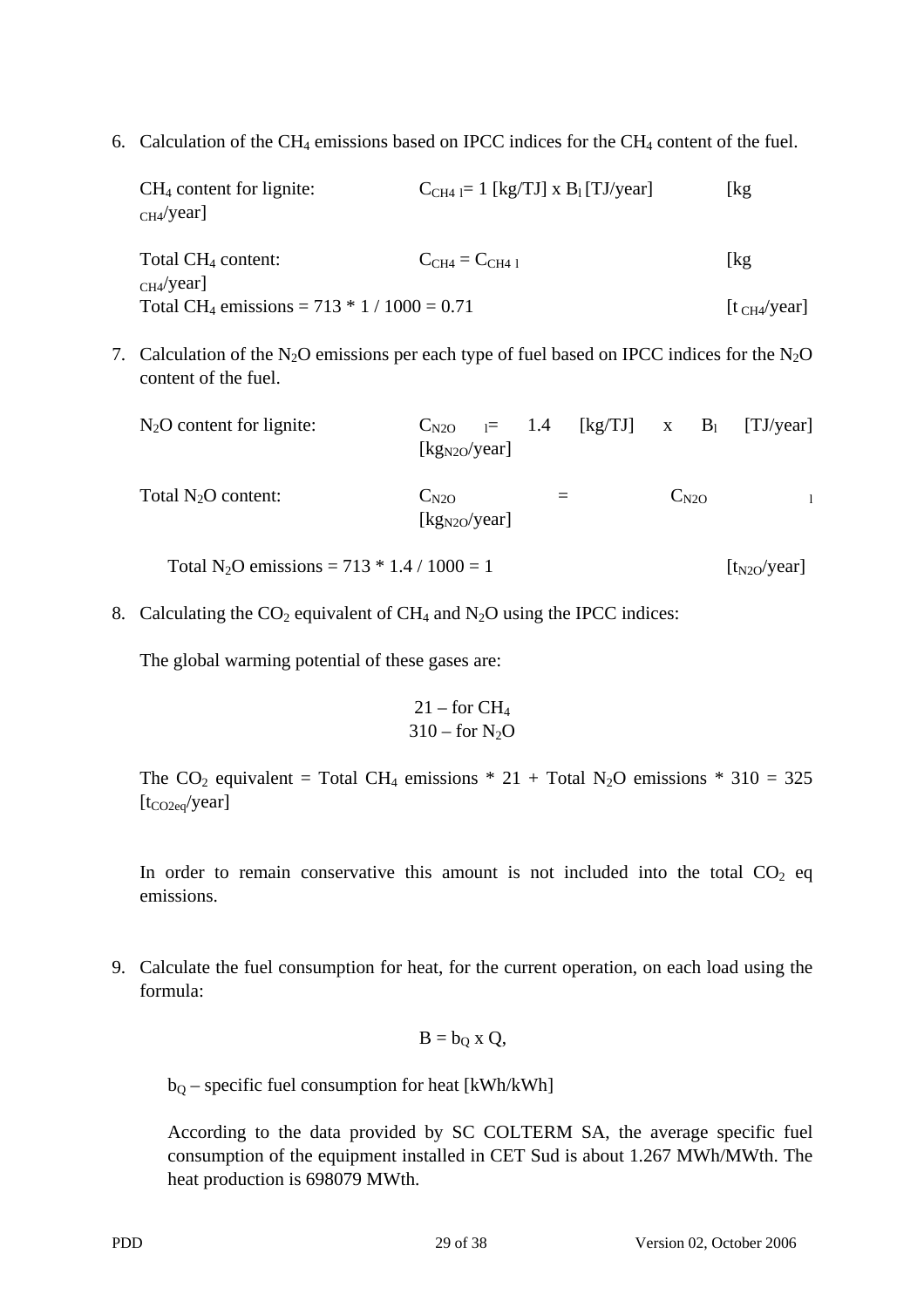$B = b<sub>Q</sub>$  x Q = 1.267 \* 698079 = 884466 MWt

10. Transform the annual fuel consumption in TJ/year

 $B = 884466 * 0.036 = 3184$  TJ/yr

11. Establish the amount of natural gas used (in TJ/year) and the amount of coal (lignite)(in TJ/year) based on the historical data collected from the project owner.

| Natural gas consumption: | $B_{ng} = 31,33 % x B$ | [TJ/year] |
|--------------------------|------------------------|-----------|
| Lignite consumption:     | $B_1 = 68,66 % x B$    | [TJ/year] |

Based on anual historical data, the fuel structure for producing heat in CET Sud is:

- natural gas:  $31,33\%$
- lignite: 68,66 %

Calculation of the carbon emissions per each type of fuel based on IPCC indices for the C content of the fuel.

| Carbon content for natural gas: | $C_{\text{cng}} = 15.3$ [t <sub>C</sub> /year] x B <sub>ng</sub> [TJ/year] | $[t_C/year]$                     |
|---------------------------------|----------------------------------------------------------------------------|----------------------------------|
| Carbon content for lignite:     | $C_{cl}$ = 27.6 x B <sub>1</sub> [TJ/year]                                 | $\left[t_{C}/\text{year}\right]$ |
| Total carbon content:           | $C_C = C_{cng} + C_{cl}$                                                   | $\left[t_{C}/\text{year}\right]$ |

Correcting the amount of carbon contained in the fuel used based on IPPC indices.

| Corrected carbon content for natural gas: $Cc_{\text{cng}} = C_{\text{cng}} x 0.995$<br>Corrected carbon content for lignite: | $Cc_{cl} = C_{cl} x 0.98$                          | $[t_C/year]$<br>$\left[t_{C}/\text{year}\right]$ |
|-------------------------------------------------------------------------------------------------------------------------------|----------------------------------------------------|--------------------------------------------------|
| Total corrected carbon content:                                                                                               | $C_{\text{Cc}} = C_{\text{Ceng}} + C_{\text{ccl}}$ | [t <sub>C</sub> /year]                           |

Determining the  $CO<sub>2</sub>$  emissions for the project.

The resulting amount of  $CO_2$  from the project is:  $C_{CO2} = C_{Cc}$  x 44/12 [t<sub>CO2</sub>/year]

 $C_{CO2}$  = (3184 \* 31,33 % \* 15,3 \* 0.995 + 3184 \* 68,67 % \* 27,6 \* 0.98) \* 44/12 = 272439 [t<sub>CO2</sub>/year]

12. Calculation of the CH<sub>4</sub> emissions per each type of fuel based on IPCC indices for the CH<sub>4</sub> content of the fuel.

| $CH4$ content for natural gas: | $C_{CH4ng} = 1.4$ [kg/TJ] x $B_{ng}$ [TJ/year]   | kg  |
|--------------------------------|--------------------------------------------------|-----|
| $CH4$ /year]                   |                                                  |     |
| $CH4$ content for lignite:     | $C_{CH4} = 1$ [kg/TJ] x B <sub>1</sub> [TJ/year] | [kg |
| $CH4$ /year]                   |                                                  |     |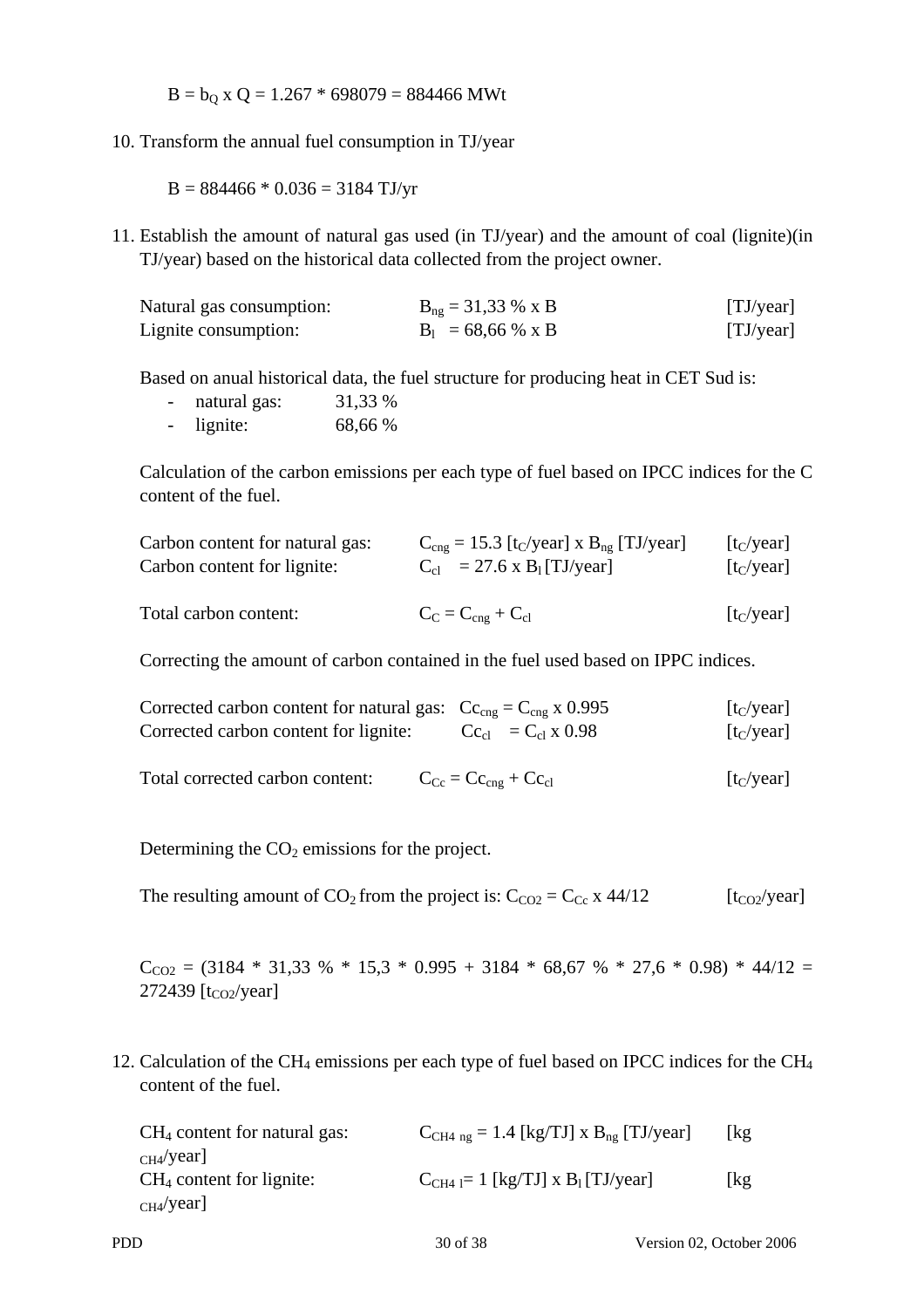| Total CH <sub>4</sub> content: | $C_{CH4} = C_{CH4ng} + C_{CH41}$ | $\lceil \text{kg} \rceil$ |
|--------------------------------|----------------------------------|---------------------------|
| $CH4$ /year]                   |                                  |                           |

Total CH<sub>4</sub> emissions = 3184  $*$  31,33 %  $*$  1.4 / 1000 + 3184  $*$  68,67 %  $*$  1 / 1000 = 3.6  $[t_{CH4}/year]$ 

13. Calculation of the N<sub>2</sub>O emissions per each type of fuel based on IPCC indices for the N<sub>2</sub>O content of the fuel.

| $N_2O$ content for natural gas: | $C_{N2O}$ <sub>ng</sub> = 0.1 [kg/TJ] x $B_{ng}$ [TJ/year] |                                 |        |                           |
|---------------------------------|------------------------------------------------------------|---------------------------------|--------|---------------------------|
|                                 | [kg <sub>N2O</sub> /year]                                  |                                 |        |                           |
| $N_2O$ content for lignite:     | $C_{N2O}$ $_{1}$ = 1.4 [kg/TJ] x B <sub>1</sub>            |                                 |        | [TJ/year]                 |
|                                 | [kg <sub>N2O</sub> /year]                                  |                                 |        |                           |
| Total CH <sub>4</sub> content:  | $C_{N2O}$ =                                                | $C_{N2O}$<br>$n_{\mathfrak{L}}$ | $^{+}$ | $C_{N2O}$<br>$\mathbf{1}$ |
|                                 | $[kg_{N2O}/year]$                                          |                                 |        |                           |
| Total $N_2O$ emissions =        |                                                            |                                 |        |                           |

 $3184 * 31,33 % * 0.1 / 1000 + 3184 * 68,67 % * 1.4 / 1000 = 3.2$  [t<sub>N2O</sub>/year]

14. Calculating the  $CO_2$  equivalent of  $CH_4$  and  $N_2O$  using the IPCC indices:

The global warming potentials of these gases are:

$$
\begin{array}{c} 21 - for\ CH_4 \\ 310 - for\ N_2O \end{array}
$$

The CO<sub>2</sub> equivalent = Total CH<sub>4</sub> emissions  $* 21 + Total N_2O$  emissions  $* 310 = 1055$  $[t_{CO2eq}/year]$ 

The resulting amount of  $CO<sub>2eq</sub>$  from burning the fuel is:

 $CO_2$  equivalent (E4) =  $C_{CO2E}$  +  $C_{CO2}$  + the  $CO_2$  equivalent = 70706 + 272439 + 1055 = 344200 [t<sub>CO2</sub>/year]

## **E.5 Emission reductions of the project activity**

 $E4 - E3 =$ Emission reductions

The resulting emission reductions are:

$$
344'200 - 309'529 = 34'671 t CO2/year
$$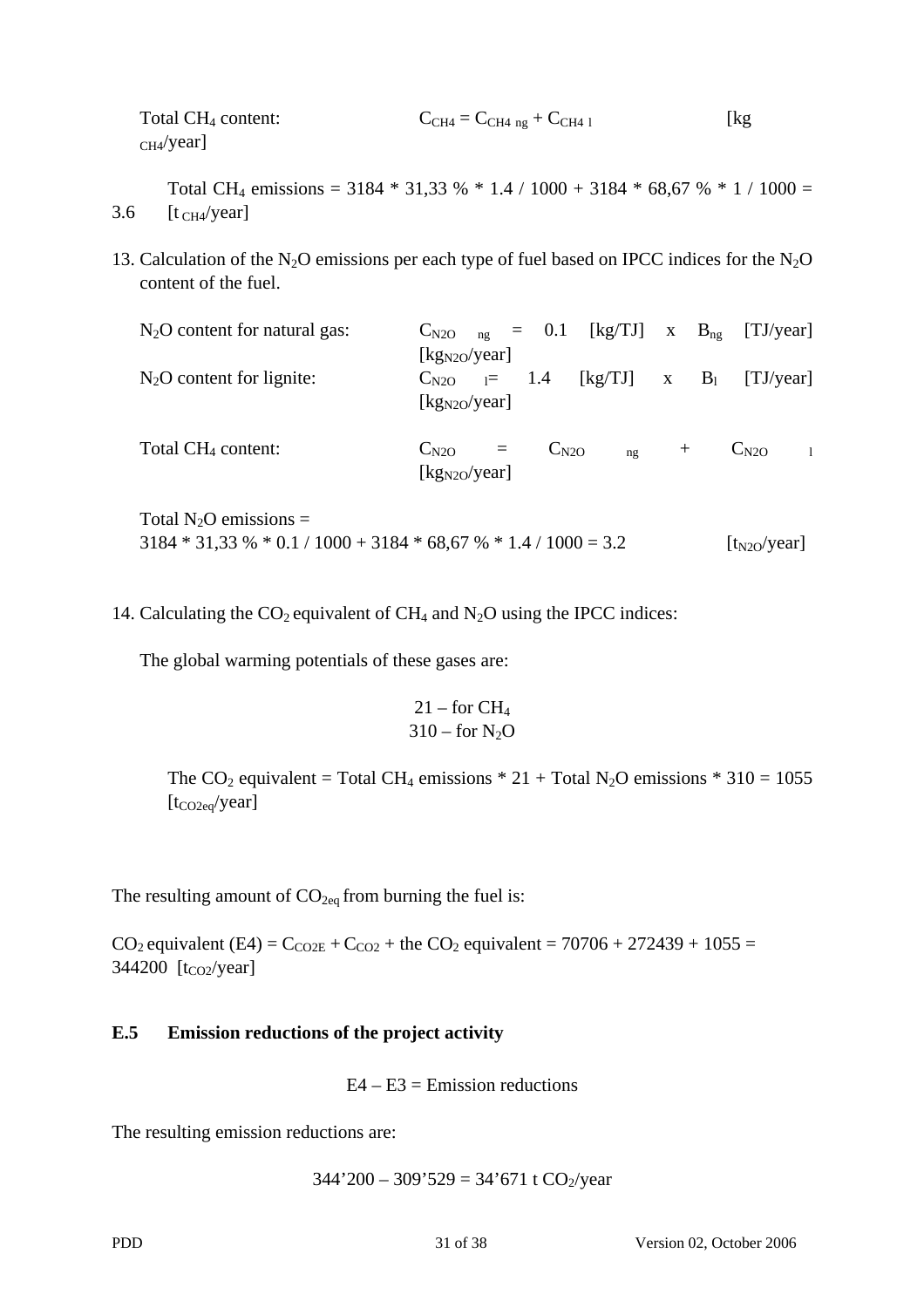## **E.6 Table providing values obtained when applying formula above**

## 1 tcc =  $8.141$  MWh

| $\overline{CO2}$ Emissions (t <sub>CO2</sub> /yr) |              |  |  |  |  |
|---------------------------------------------------|--------------|--|--|--|--|
| without project                                   | with project |  |  |  |  |
| 344200                                            | 309529       |  |  |  |  |
| <b>Emissions Reduction</b>                        |              |  |  |  |  |
| 34671                                             |              |  |  |  |  |

**Table 6: Emission reductions**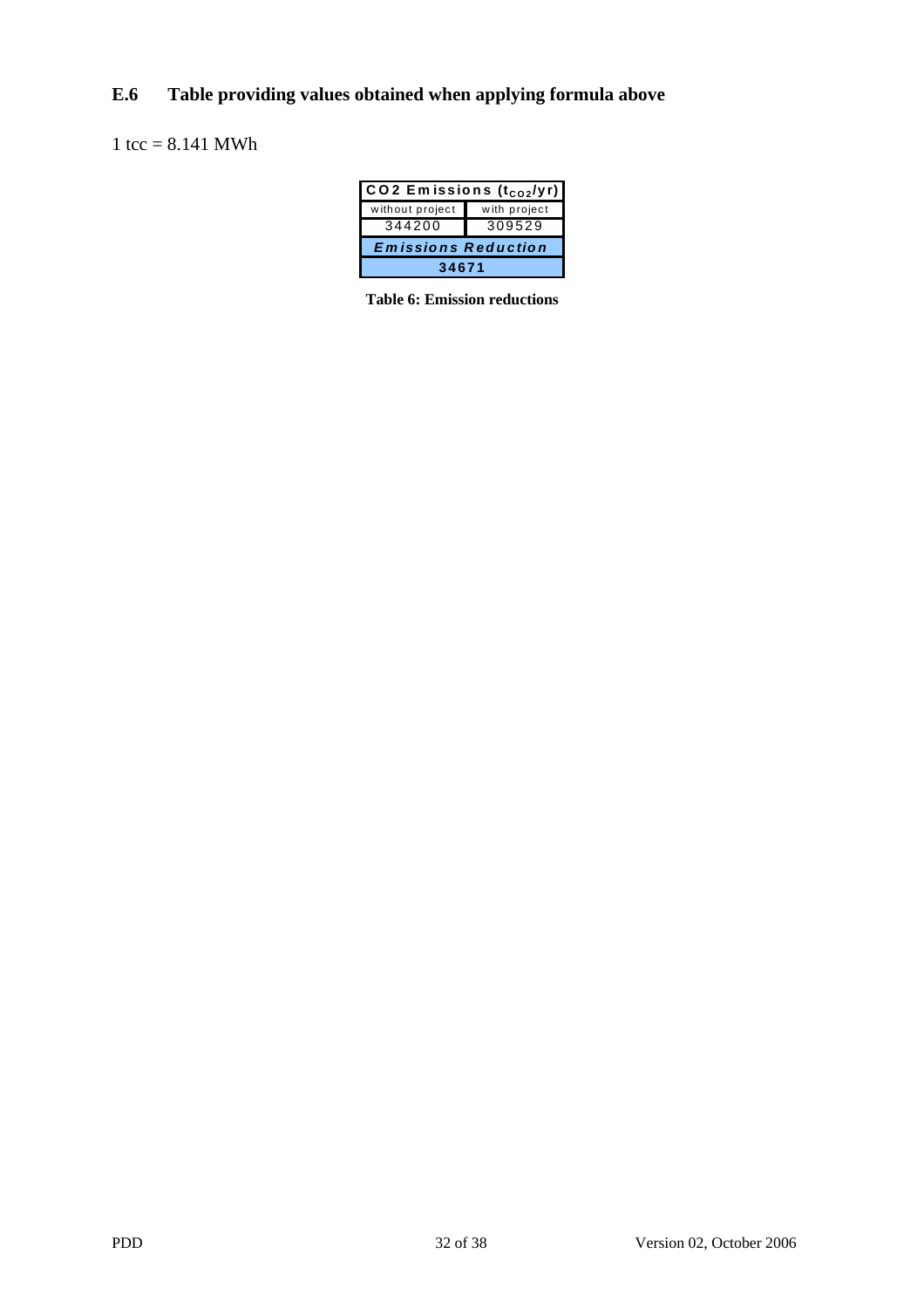| <b>Expected Energy Cycle</b>                                                    |            |                                |
|---------------------------------------------------------------------------------|------------|--------------------------------|
| Heat produced in CET Timisoara Sud                                              | 600240     | Gcal/year                      |
| Electyricity produced in CET Timisoara Sud                                      | 66862      | MWh/year                       |
| Electricity used for own consumption                                            | 30597      | MWh/year                       |
| Grid losses                                                                     | 0.00       |                                |
| Electricity produced in the National Power Grid<br>(NPG) - on coal plyearts     | 0          | MWh/year                       |
| Do we produce electricyty in the NPG (value: yes                                |            |                                |
| $=1$ ; no = 0)                                                                  | 0          |                                |
| Specific fuel consumption for electricity produced                              |            |                                |
| in the NPG                                                                      | 346        | gcc/kWh                        |
| Specific fuel consumption for electricity produced<br>in CET Timisoara Sud      | 214        | gcc/kWh                        |
| Specific fuel consumption for heat produced in                                  | 181        | kgcc/Gcal                      |
| CET Timisoara Sud<br>Natural gas LHV                                            | 8500       | kcal/Nm <sup>3</sup>           |
| Coal LHV                                                                        | 1600       | kcal/kg                        |
| Coal LHV                                                                        | 6.70       | TJ/10 $3$ t                    |
| Natural gas LHV                                                                 | 0.036      | $TJ/10^3$ Nmc                  |
| Natural gas density                                                             | 0.7168     | kg/m <sup>3</sup>              |
| Total fuel consumption in CET Timisoara Sud, out                                | 122910     | tcc/year                       |
| of which                                                                        |            |                                |
| Fuel consumption - natural gas -at CET Sud                                      | 38508      | tcc/year                       |
| Fuel consumption - coal - at CET Sud<br>Fuel consumption in the NPG plants      | 84402<br>0 | tcc/year<br>tcc/year           |
| Fuel consumption - natural gas -at CET Sud                                      | 31712      | mii Nm3/year                   |
| Fuel consumption - coal - at CET Sud                                            | 369260     | t/year                         |
| Fuel consumption in the NPG plants                                              | 0          | t/year                         |
| Fuel consumption in the NPG plants                                              | $\Omega$   | TJ/year                        |
| Fuel consumption in CET Timisoara Sud                                           | 2475       | TJ/year                        |
| natural gas                                                                     | 1129       | TJ/year                        |
|                                                                                 | 2474       |                                |
| coal<br>Total fuel consumption                                                  | 2475       | TJ/year<br>TJ/year             |
| Coal carbon content                                                             | 27.6       | t C/TJ                         |
|                                                                                 |            |                                |
| Natural gas carbon content<br>Yearly carbon content for natural gas used in CET | 15.3       | t C/TJ                         |
| Timisoara Sud                                                                   | 17268      | t C/year                       |
| Yearly carbon content for fuel burned in the NPG<br>Plants                      | 0          | tC/year                        |
| Yearly carbon content for coal used in CET<br>Timisoara Sud                     | 68275      | tC/year                        |
| Carbon correction for natural gas                                               | 0.995      |                                |
| Carbon correction for coal                                                      | 0.98       |                                |
| Total carbon content for natural gas                                            | 17182      | t C/year                       |
| Total carbon content for coal                                                   | 66910      | t C/year                       |
| $CO2$ Emissions                                                                 | 308335     | t CO <sub>2</sub> /year        |
| Coal CH <sub>4</sub> content                                                    | 1          | kg/TJ                          |
| Natural gas CH <sub>4</sub> content                                             | 1.4        | kg/TJ                          |
| Total CH <sub>4</sub> content of the fuel                                       | 4          | t/TJ                           |
| Coal N <sub>2</sub> O content                                                   | 1.4        | kg/TJ                          |
| Natural gas N <sub>2</sub> O content                                            | 0.1        | kg/TJ                          |
| Total $N_2O$ content of the fuel                                                | 4          | t/TJ                           |
| GHG Potential of CH <sub>4</sub>                                                | 21         |                                |
| GHG Potential of N <sub>2</sub> O                                               | 310        |                                |
| CO <sub>2</sub> Equivalent                                                      |            | 1194 t CO <sub>2</sub> /year   |
| <b>Total CO<sub>2</sub></b> Emissions                                           |            | 309529 t CO <sub>2</sub> /year |
|                                                                                 |            |                                |

**Table 7: Expected energy cycle**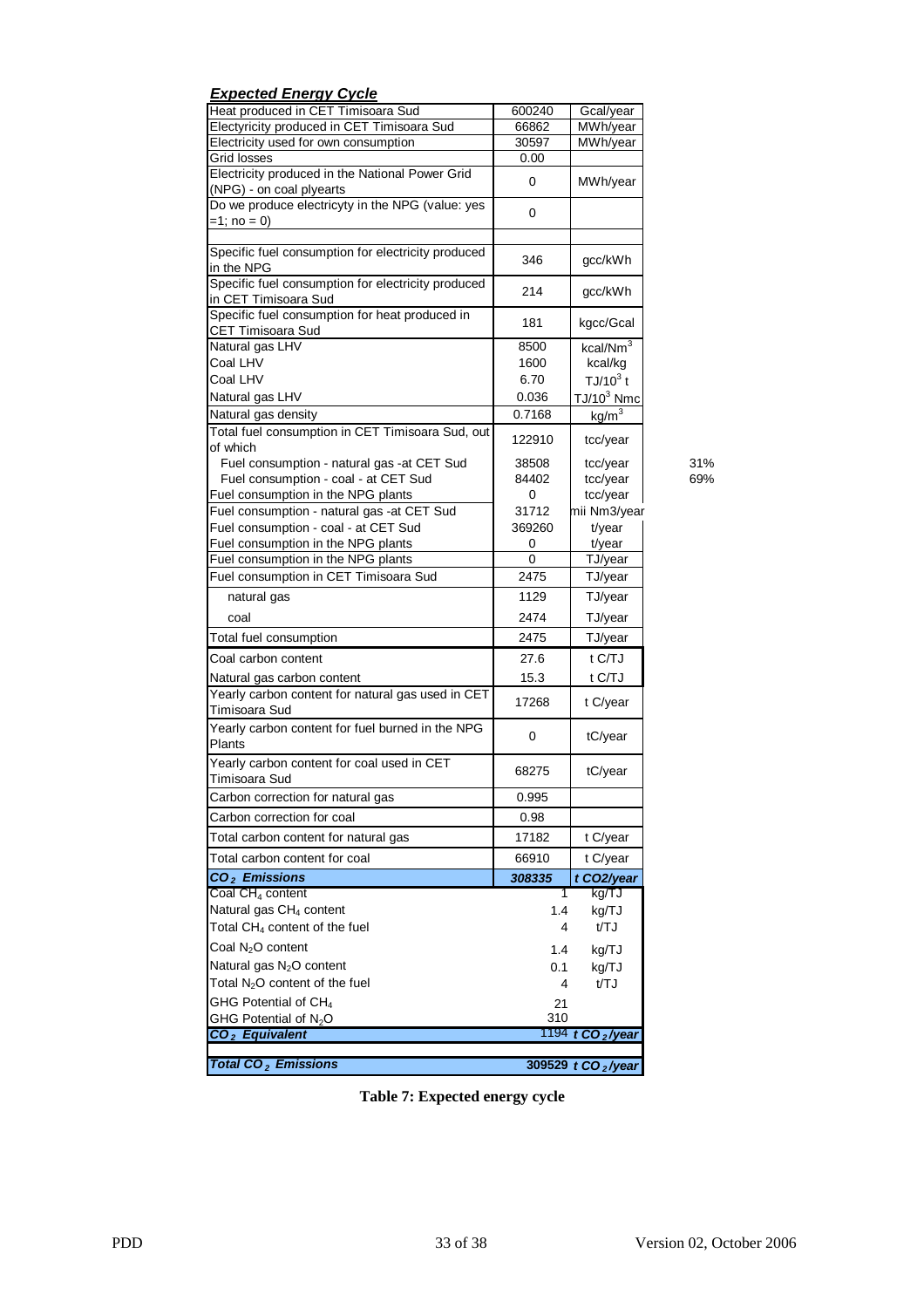| <b>Existing Energy Cycle</b>                                     |        |                            |
|------------------------------------------------------------------|--------|----------------------------|
| Heat produced in CET Timisoara Sud                               | 600240 | Gcal/year                  |
| Electyricity produced in CET Timisoara Sud                       | 0      | MWh/year                   |
| Electricity used for own consumption                             | 24578  | MWh/year                   |
| Grid losses                                                      | 0.14   |                            |
| Electricity produced in the National Power Grid                  | 70303  | MWh/year                   |
| (NPG) - on coal plyearts                                         |        |                            |
| Do we produce electricyty in the NPG (value:                     | 1      |                            |
| $yes = 1; no = 0)$                                               |        |                            |
|                                                                  |        |                            |
| Specific fuel consumption for electricity<br>produced in the NPG | 346    | gcc/kWh                    |
| Specific fuel consumption for electricity                        |        |                            |
| produced in CET Timisoara Sud                                    | 0      | gcc/kWh                    |
| Specific fuel consumption for heat produced in                   |        |                            |
| CET Timisoara Sud                                                | 181    | kgcc/Gcal                  |
| Natural gas LHV                                                  | 8500   | kcal/Nm <sup>3</sup>       |
| Coal LHV                                                         | 1600   | kcal/kg                    |
| Coal LHV                                                         | 6.70   | $TJ/10^3$ t                |
| Natural gas LHV                                                  | 0.036  | $TJ/10^3$ Nmc              |
| Natural gas density                                              | 0.7168 |                            |
| Total fuel consumption in CET Timisoara Sud,                     |        | kg/m <sup>3</sup>          |
| out of which                                                     | 108601 | tcc/year                   |
| Fuel consumption - natural gas - at CET Sud                      | 34026  | tcc/year                   |
| Fuel consumption - coal - at CET Sud                             | 74575  | tcc/year                   |
| Fuel consumption in the NPG plants                               | 24325  | tcc/year                   |
| Fuel consumption - natural gas -at CET Sud                       | 28021  | thou Nm <sup>3</sup> /year |
| Fuel consumption - coal - at CET Sud                             | 326267 | t/year                     |
| Fuel consumption in the NPG plants                               | 106421 | t/year                     |
| Fuel consumption in the NPG plants                               | 713    | TJ/year                    |
| Fuel consumption in CET Timisoara Sud                            | 2187   | TJ/year                    |
|                                                                  |        |                            |
| natural gas                                                      | 997.27 | TJ/year                    |
| coal                                                             | 2186   | TJ/year                    |
| Total fuel consumption                                           | 2900   | TJ/year                    |
| Coal carbon content                                              | 27.6   | t C/TJ                     |
| Natural gas carbon content                                       | 15.3   | t C/TJ                     |
| Yearly carbon content for natural gas used in                    |        |                            |
| <b>CET Timisoara Sud</b>                                         | 15258  | tC/year                    |
| Yearly carbon content for fuel burned in the                     |        |                            |
| <b>NPG Plants</b>                                                | 19677  | tC/year                    |
| Yearly carbon content for coal used in CET                       |        |                            |
| Timisoara Sud                                                    | 60326  | tC/year                    |
| Carbon correction for natural gas                                | 0.995  |                            |
|                                                                  |        |                            |
| Carbon correction for coal                                       | 0.98   |                            |
| Total carbon content for natural gas                             | 15182  | tC/year                    |
| Total carbon content for coal                                    | 78403  | tC/year                    |
| $CO2$ Emissions                                                  | 343145 | t CO <sub>2</sub> /year    |
| Coal $CH4$ content                                               | 1      | kg/TJ                      |
| Natural gas CH <sub>4</sub> content                              | 1.4    | kg/TJ                      |
| Total CH <sub>4</sub> content of the fuel                        | 3.58   | t/TJ                       |
| Coal N <sub>2</sub> O content                                    | 1.4    |                            |
|                                                                  |        | kg/TJ                      |
| Natural gas N <sub>2</sub> O content                             | 0.1    | kg/TJ                      |
| Total N <sub>2</sub> O content of the fuel                       | 3.16   | t/TJ                       |
| GHG Potential of CH <sub>4</sub>                                 | 21     |                            |
| GHG Potential of N <sub>2</sub> O                                | 310    |                            |
| CO <sub>2</sub> Equivalent                                       | 1054.7 | t CO <sub>2</sub> /year    |
|                                                                  |        |                            |
| <b>Total CO<sub>2</sub></b> Emissions                            | 344200 | t CO <sub>2</sub> /year    |

**Table 8: Existing energy cycle**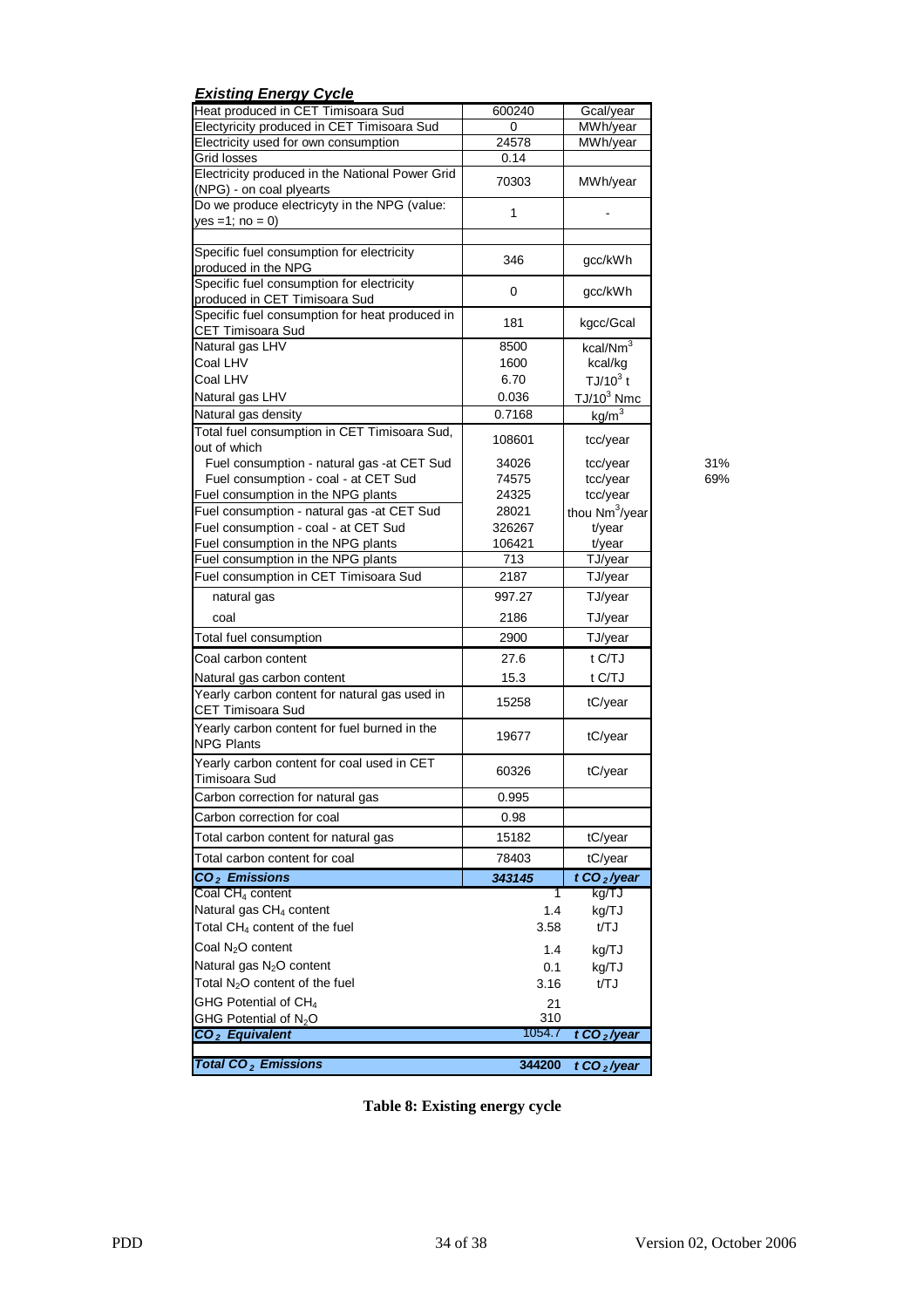#### **F. ENVIRONMENTAL IMPACTS**

## **F.1. Documentation on the analysis of the environmental impacts**

Implementing the steam turbine in CET Timisoara Sud is technically feasible, environmentally sound, will promote energy efficiency in current equipment and improve its quality.

The proposed JI project will contribute to the sustainable development of the host country by increasing the supply of electricity production in cogeneration.

## **F.2. Environmental impact assessment**

A first environmental impact research has been done in the feasibility study of Trapec. In the following detailed design stage of the project, an environmental documentation according to the Romanian law will be developed.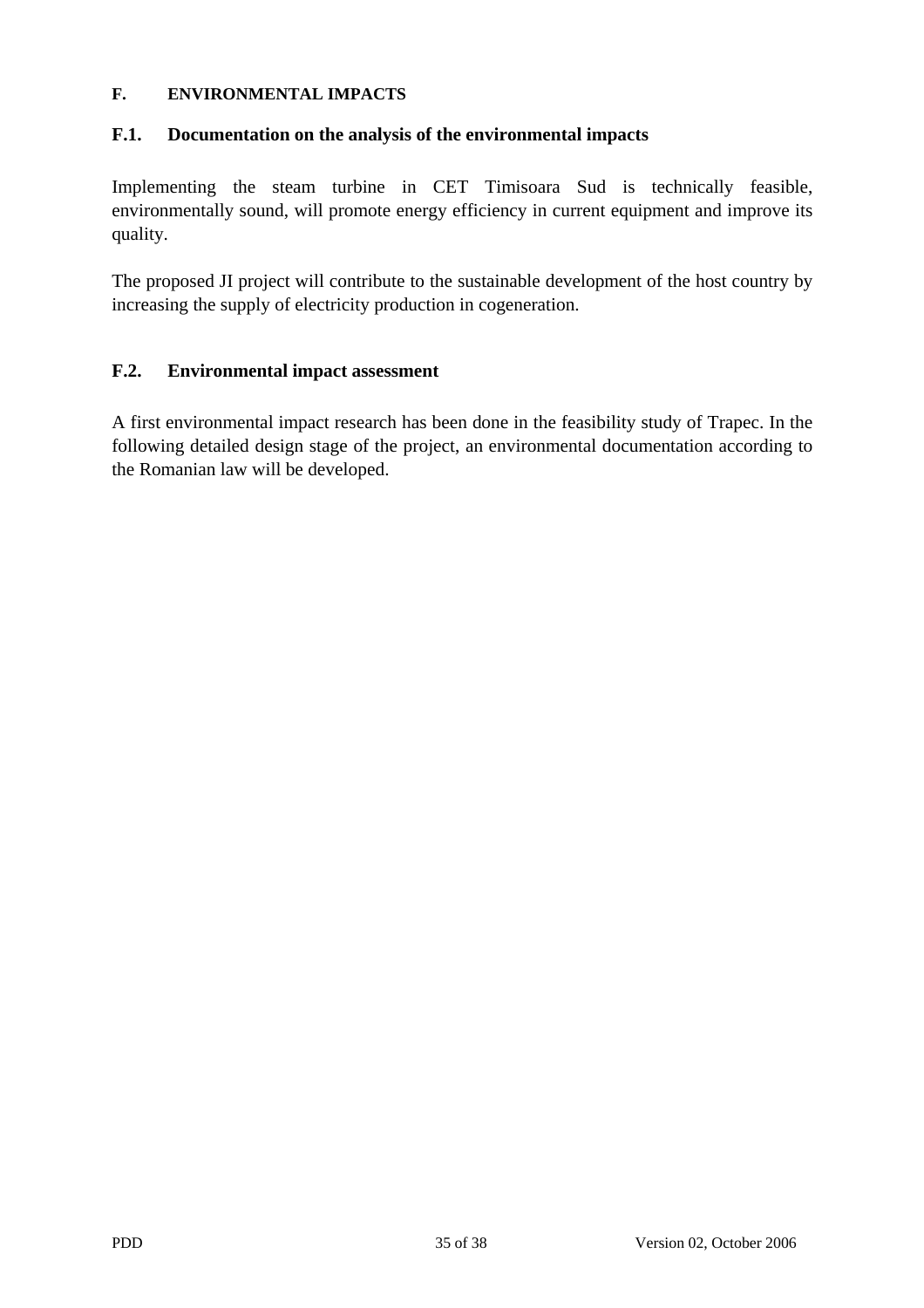#### **G. STAKEHOLDERS COMMENTS**

#### **G.1. Stakeholder comments process**

The preparation of the steam turbine in CET Timisoara Sud has gone through a public consolidation process, whereas there have been meetings with

- Timisoara Municipality
- Environmental Protection Agency Timis
- Ministry of Environment and Waters Management

## **G.2. Summary of the comments received**

In general there are no objections to the project. The project of installing a backpressure steam turbine in CET Timisoara Sud is part of the approved strategy of the local Municipality.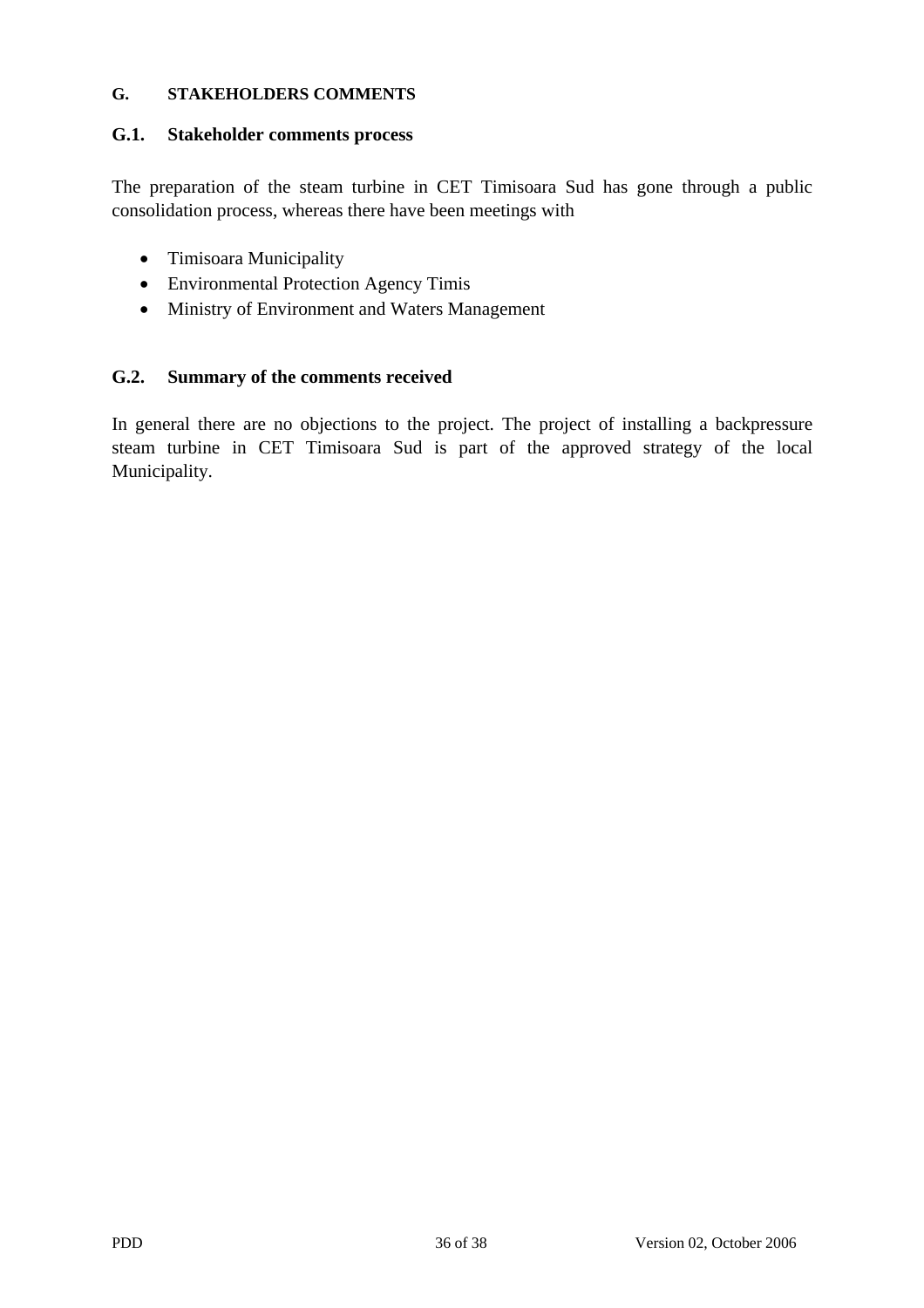## **References**

- Basrec Regional Handbook on Procedures for Joint Implementation in the Baltic Sea Region, January 2003
- EBRD website: http://www.ebrd.com/carbonfinance
- Governmental Decision no. 890/2003 Regarding the Approval of the Romanian Roadmap in Energy Sector
- International Energy Agency Web site: http://www.iea.org/statist/index.htm
- IPCC. Revised 1996 IPCC Guidelines for National Greenhouse Gas Inventories, 1996. Vol. 1-3
- Leitfaden fuer die klimaschutzpolitische Bewertung von emissionsbezogenen JI- und CDM-Projekten, Bundesamt fuer Umwelt, Naturschutz und Reaktorsicherheit, Ver. 1, Band I-III,
- The Ministry of Economy and Trade website: http://www.minind.ro
- The Ministry of Environment and Waters Management website: http://www.mappm.ro
- The National Institute of Statistics website: http://www.insse.ro
- National Regulatory Authority in Natural Gas Sector website: www.anrgn.ro
- Operational Guidelines for Project Design Documents of Joint Implementation Projects, Ministry of Economic Affairs of the Netherlands, June 2003, vol.1 & 2
- Practical Baseline Recommendations for Greenhouse Gas Mitigation Projects in the Electric Power Sector - OECD Environment Directorate and International Energy Agency, 2002
- "Procedures for Accounting and Baselines for JI and CDM Projects Baselines for Joint Implementation projects in EU Candidate Countries in the context of the Acquis Communautaire" - EU Fifth Framework Programme Sub-programme: Energy, Environment and Sustainable Development
- Report of the Conference of the Parties on its Seventh Session, Held at Marrakesh from 29 October to 10 November 2001 - THE MARRAKESH ACCORDS
- Road- Testing Baselines for Greenhouse Gas Mitigation Projects in the Electric Power Sector – Martina Bosi, International Energy Agency, and Amy Laurence, International Energy Agency, 2002
- The Romanian Electricity and Heat Regulatory Authority website: http://www.anre.ro
- The Romanian Electricity Market Operator website: http://www.oper.ro
- The Romanian Yearly Book 2002
- UNFCCC (United Framework Convention on Climate Change), 2001, The Marrakesh Accords & the Marrakesh Declaration